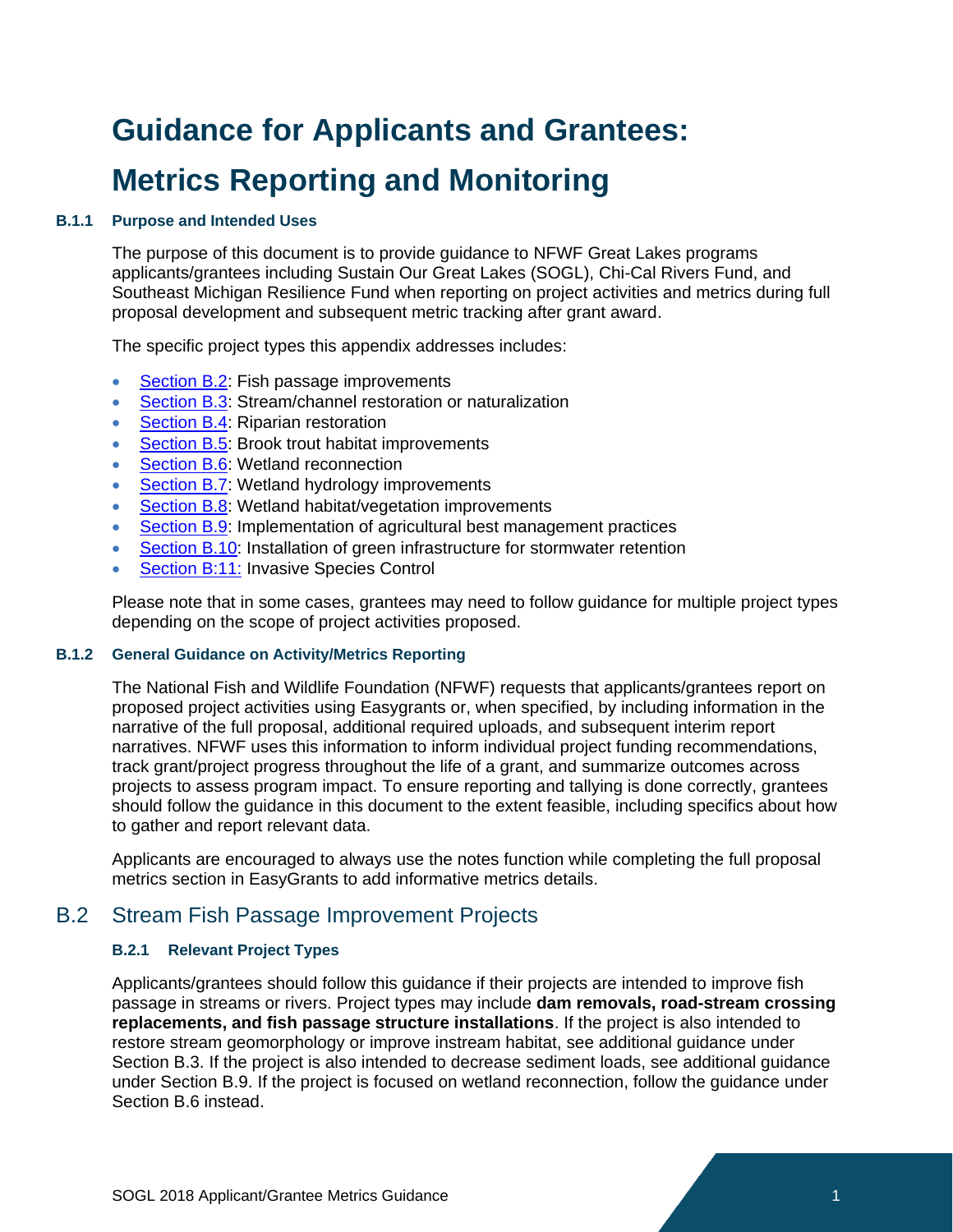# **B.2.2 Relevant Easygrants Metrics**

- Fish passage improvements  $-$  # fish passage barriers rectified
- Fish passage improvements Miles of stream opened

# **B.2.3 Guidance for Applicants/Grantees Gathering of Relevant Data**

During proposal development, the applicant/grantee should estimate the miles of habitat that will be opened from the proposed barrier removal. This should include the miles of upstream habitat until the next barrier upstream (or end of flowline) as well as the miles of downstream habitat until the next barrier downstream (or large water body, such as a lake). This estimate should include both the mainstem of the stream or river and smaller tributaries. To accurately estimate the number of stream miles opened, the grantee could use an online mapping tool (e.g., Fishwerks; [https://greatlakesconnectivity.org/\)](https://greatlakesconnectivity.org/) or conduct a geographic information system (GIS) analysis. For standardization, applicants/grantees should use a 1:100,000 scale for flowlines. Since no barrier inventory is totally complete and error-free, the grantee should also coordinate with the appropriate state agency [e.g., Department of Natural Resources (DNR)] and/or other agency/organization [e.g., U.S. Fish and Wildlife Service (USFWS), U.S. Geological Service (USGS), Great Lakes Fishery Commission (GLFC)] for information on other known barriers. This is important to validate the upstream barriers are captured in the online mapping tool or GIS analysis. Following restoration, the grantee should confirm that the project adequately removed or mitigated the proposed barrier.

A few considerations:

- Avoid double-counting miles of stream habitat that was opened and reported in a previous NFWF grant. Use the additional upload to explain new miles and overall impact.
- Using a flowline dataset at a resolution scale of 1:100,000 will likely miss smaller tributaries, especially those in the headwaters of streams and fringing wetlands. While this could result in an underestimate of stream miles opened, it is important to use a standard resolution in flowlines across projects. In some cases, it is possible that grantees may be interested in some stream reaches that are not captured at this resolution. If this is the case, grantees should use a different dataset that covers the area of interest.
- A number of distinct barrier inventories are available for the Great Lakes region (and most of them have been incorporated into Fishwerks). However, none of these datasets are totally complete and error-free. To address this, grantees should coordinate with the appropriate state agency (e.g., DNR) and/or other agency/organization (e.g., USFWS, USGS, GLFC) for information on known barriers upstream, and confirm they are included in the barrier inventory.

# **B.2.3.1 Online Mapping Tool, Such as Fishwerks**

A variety of tools are available online that inform aquatic connectivity (see Moody et al., 2017 for a review). For this specific application, Fishwerks [\(https://greatlakesconnectivity.org/\)](https://greatlakesconnectivity.org/) is recommended since it is user-friendly offers coverage across the entire Great Lakes Basin, and has been recently updated. However, other online mapping applications are relevant to the Great Lakes region, including USFWS's FishXing

[\(https://www.fs.fed.us/biology/nsaec/fishxing/\)](https://www.fs.fed.us/biology/nsaec/fishxing/), the GLFC's Sea Lamprey Control Map [\(http://data.glfc.org/\)](http://data.glfc.org/), and The Nature Conservancy's Northeast Region Aquatic Barrier Prioritization [\(http://maps.freshwaternetwork.org/northeast/\)](http://maps.freshwaternetwork.org/northeast/). Each of these tools features a different underlying database; the Fishwerks database is the most complete of the set.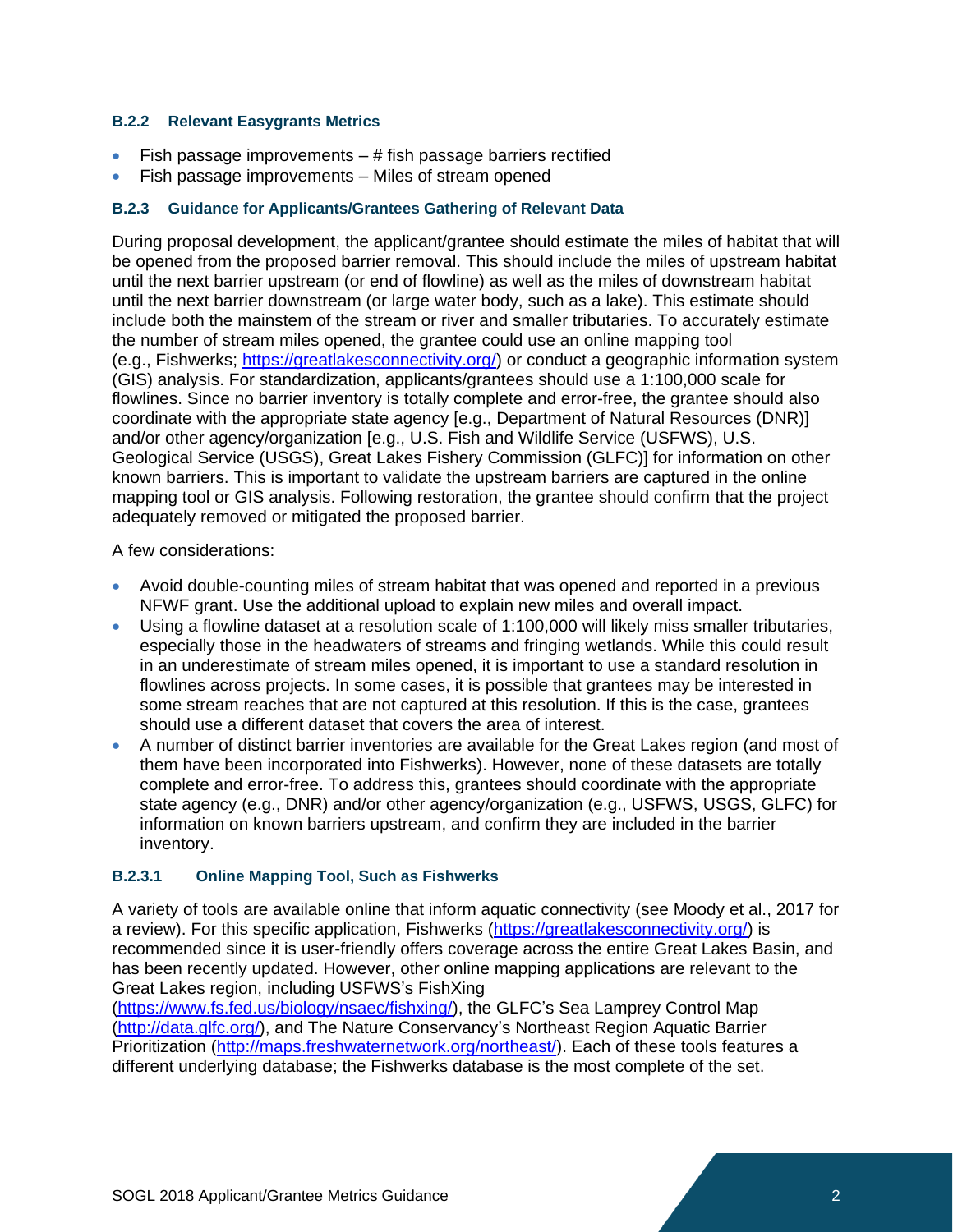# **B.2.3.2 Overview and Application of Fishwerks**

Fishwerks is a web-based decision support tool that integrates online mapping with optimization tools to assist users in selecting a portfolio of barrier removal projects that maximizes habitat gains for migratory fish in the Great Lakes Basin under a user-specified budget and geographic domain [\(https://greatlakesconnectivity.org/\)](https://greatlakesconnectivity.org/). Key data layers underlying the tool include (1) an inventory of potential barriers (dams, road crossings, and waterfalls), that are mapped onto (2) stream flowlines throughout the Great Lakes Basin (both United States and Canada), where every watershed is associated with (3) a list of migratory fish species likely to be found there. The barrier inventory in the U.S. portion includes road crossings from the U.S. Census Bureau's Topologically Integrated Geographic Encoding and Referencing (TIGER) database and dam locations from the U.S. Army Corps of Engineers' (USACE's) National Inventory of Dams. The stream flowlines are from the Great Lakes Aquatic Habitat Framework (GLAHF) database (1:100,000 scale for flowlines), which were slightly modified to remove stream miles with less than a 1 km<sup>2</sup> catchment basin. Users can query Fishwerks to determine the current barriers in a watershed, and quantify the amount of miles that would be opened if any one or more barriers were removed. Fishwerks was developed by the cross-sector team, including Peter McIntyre at the University of Wisconsin-Madison's Center for Limnology, Michael Ferris from the Wisconsin Institutes for Discovery, Matt Diebel from the Wisconsin DNR, and Patrick Doran from The Nature Conservancy.

Fishwerks also allows users to solve for optimal scenarios of barrier removals based on the total habitat access gained for a specified overall budget. These optimization models are important for analyzing trade-offs and cumulative habitat gain from multiple potential projects. Grantees are recommended to use Fishwerks prior to project initiation, as the optimization approach offers information on how a particular set of projects compares to alternatives. Registered users can ground-truth and update dam/culvert information for more accurate optimization scenarios. In addition to visualizing the distribution of any migratory species in the Great Lakes, Fishwerks also provides result graphics on a species-specific basis. Results are also provided in the form of channel length or area gained per dollar of removal costs.

The tool requires little technical skill due to its user interface, and all of its functionality is available for use at no cost.

# **B.2.3.3 GIS Analysis**

Stream miles opened can also be determined by conducting a GIS analysis using geospatial data (e.g., stream flowline, barrier inventory). Potential recommended options include the National Hydrography Dataset Plus (NHD +; [https://www.epa.gov/waterdata/nhdplus-national](https://www.epa.gov/waterdata/nhdplus-national-hydrography-dataset-plus)[hydrography-dataset-plus\)](https://www.epa.gov/waterdata/nhdplus-national-hydrography-dataset-plus), a dataset developed and maintained by the USGS and the U.S. Environmental Potential Agency (EPA), or the GLAHF Great Lakes Hydrography Dataset [\(https://www.glahf.org/watersheds/\)](https://www.glahf.org/watersheds/). For standardization, grantees should use a 1:100,000 scale for flowlines. For barrier locations, potential recommended options include the U.S. Census Bureau's TIGER database [\(http://www.census.gov/geo/maps-data/data/tiger-line.html\)](http://www.census.gov/geo/maps-data/data/tiger-line.html), the USACE's National Inventory of Dams [\(http://nid.usace.army.mil/cm\\_apex/f?p=838:12\)](http://nid.usace.army.mil/cm_apex/f?p=838:12), and the North Atlantic Aquatic Connectivity Collaborative [\(https://streamcontinuity.org/index.htm\)](https://streamcontinuity.org/index.htm). In addition, Fishwerks is in the process of releasing shapefiles for their entire database, including the hydrography, barrier locations, and estimated passability values.

# **B.2.4 Guidance for Applicant/Grantee Reporting in Easygrants**

**Reporting fish passage improvements.** Applicants/grantees should report the number of fish passage improvements in Easygrants using the following metric: "Fish passage improvements –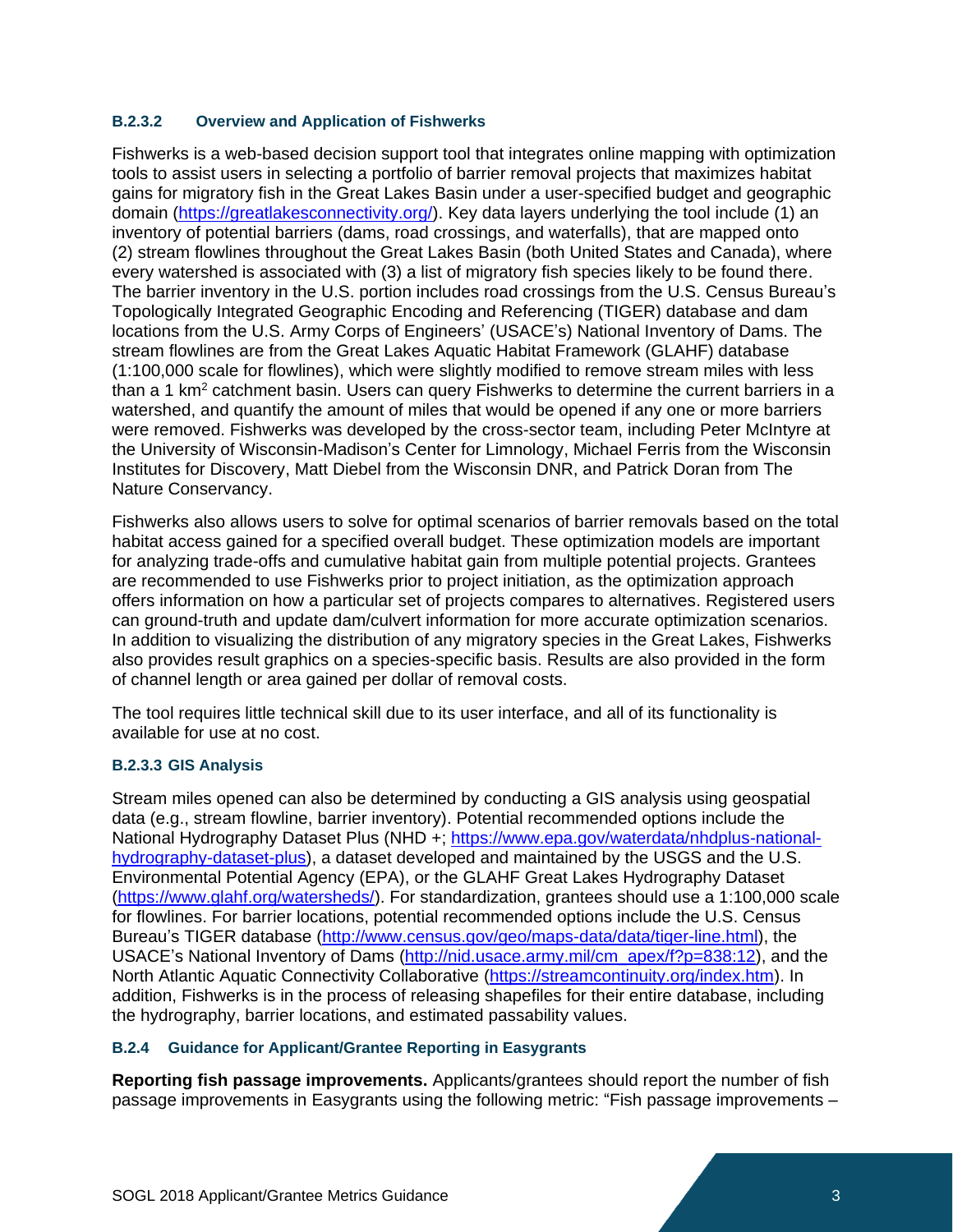# passage barriers rectified" (required). In the notes section of this metric, **indicate the specific type of fish passage improvemen**t (e.g., large dam removal, small dam removal, fish passage structure, road-stream crossing improvement/replacement). If there are different types of improvements, indicate the number of each type of improvement. This Easygrants metric should be used to report the *total* number of passage barriers rectified, including those done for wetland or stream connectivity and/or sediment reduction. For example, if a project is replacing one road-stream crossing that is intended to both improve connectivity and reduce sediment loadings, this road-stream crossing should only be reported once. This is essential to avoid double-counting.

**Reporting steam miles opened.** Applicants/grantees should report the number of stream miles opened in Easygrants using the following metric: "Fish passage improvements – Miles of stream opened". This value should be determined using the guidance outlined in Section B.2.4. In the notes section, indicate how the stream miles opened were estimated (e.g., specific tools and/or datasets used). If the project is also intended to restore stream geomorphology or improve instream habitat, the applicable stream miles may also be reported using the metric of "Instream restoration – Miles restored" (see Section B.3)

# **B.2.5 Additional Resources**

If using an online mapping tool, below are some potential options:

- Fishwerks tool and online tutorial (recommended): <https://greatlakesconnectivity.org/>
- USFWS's FishXing:<https://www.fs.fed.us/biology/nsaec/fishxing/>
- The Great Lakes Fisheries Commission's Sea Lamprey Control Map:<http://data.glfc.org/>
- The Nature Conservancy's Northeast Region Aquatic Barrier Prioritization: [http://maps.freshwaternetwork.org/northeast/.](http://maps.freshwaternetwork.org/northeast/)

If conducting a GIS analyses, below are some potential data sources:

- ArcGIS: <https://www.arcgis.com/features/index.html>
	- Add-ons for evaluating aquatic connectivity in ArcGIS (Moody et al., 2017): Barrier Analysis Tool, CADSS, FIPEX, RivEX
- USGS's NHD + (1:100,000 flowline resolution): [https://www.epa.gov/waterdata/nhdplus](https://www.epa.gov/waterdata/nhdplus-national-hydrography-dataset-plus)[national-hydrography-dataset-plus](https://www.epa.gov/waterdata/nhdplus-national-hydrography-dataset-plus)
- GLAHF database (1:100,000 flowline resolution):<https://www.glahf.org/watersheds/>
- U.S. Census Bureau's TIGER:<http://www.census.gov/geo/maps-data/data/tiger-line.html>
- USACE's National Inventory of Dams: [http://nid.usace.army.mil/cm\\_apex/f?p=838:12](http://nid.usace.army.mil/cm_apex/f?p=838:12)
- <span id="page-3-0"></span>• North Atlantic Aquatic Connectivity Collaborative: [https://streamcontinuity.org/index.htm.](https://streamcontinuity.org/index.htm)

# B.3 Stream/Channel Restoration or Naturalization Projects

# **B.3.1 Relevant Project Types**

Applicants/grantees should follow this guidance if their projects are intended to restore stream geomorphology or improve instream habitat. Project types may include removing impoundments, naturalizing the stream channel configuration, managing existing sediment loads, or installing instream habitat structures (e.g., log jams, log drops, individual logs, boulders). If the project is also intended to improve fish access, see additional guidance under Section B.2. If the project is also intended to improve brook trout habitat, see additional guidance under Section B.5. If the project is focused on riparian restoration, follow the guidance under Section B.4 instead.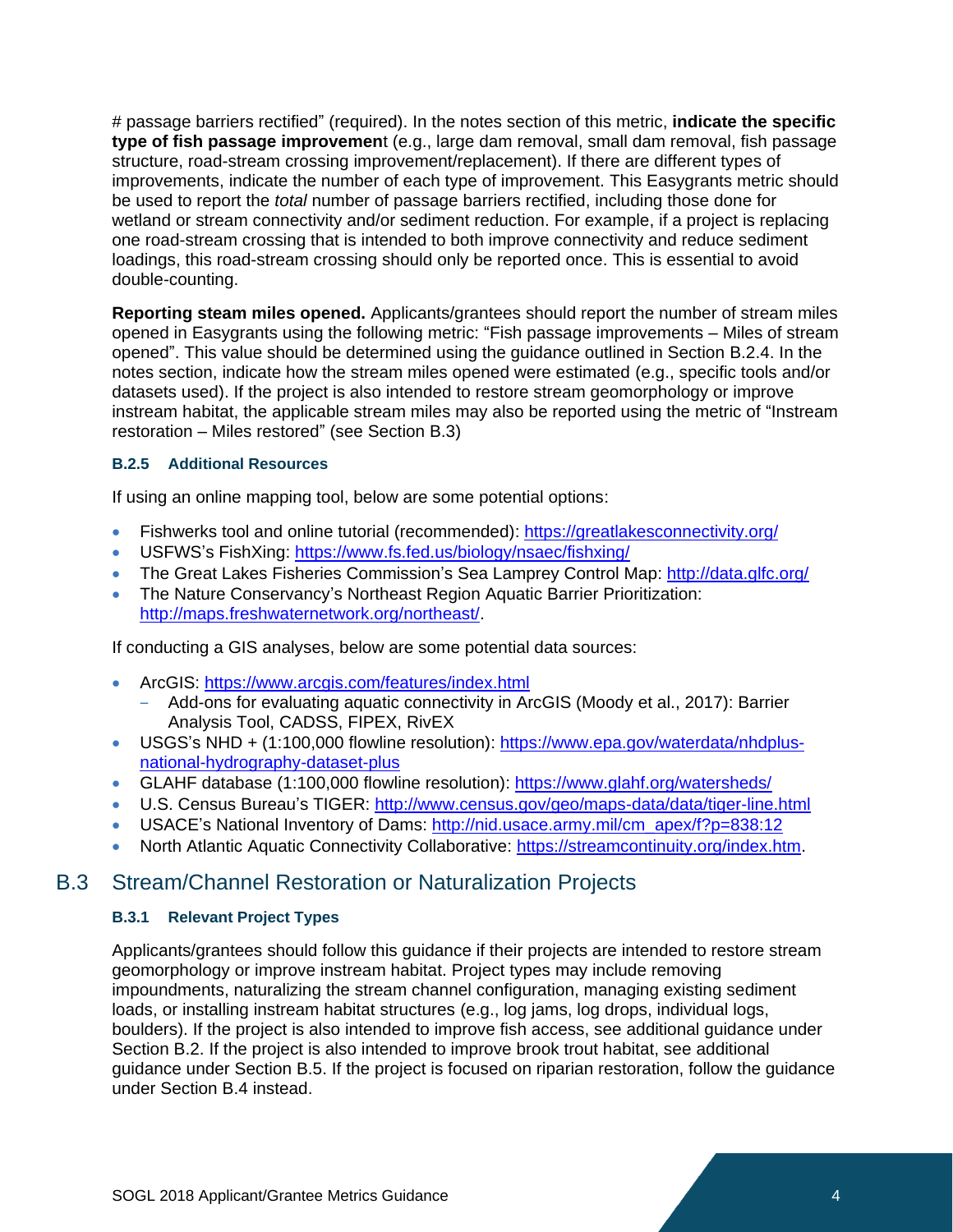#### **B.3.2 Relevant Easygrants Metrics**

• Instream restoration – Miles restored.

#### **B.3.3 Guidance for Grantee Gathering of Relevant Data**

During proposal development, the applicant/grantee should estimate the linear miles of stream/channel habitat that are anticipated to be restored or naturalized. This will likely be based on the type and areal extent of restoration that is proposed. To accurately estimate the number of stream miles restored or naturalized, the applicant/grantee could use an online mapping tool (e.g., Google maps; [https://www.google.com/maps\)](https://www.google.com/maps) or conduct a GIS analysis. For standardization, grantees should use a 1:100,000 scale for flowlines (if applicable). Following restoration, the grantee should confirm that the restoration activities were conducted as planned (e.g., during the as-built survey) and the estimate should be adjusted as needed. A follow-up assessment may be needed to ensure installed structures or channel modifications have not been washed out.

One consideration when estimating stream miles restored or naturalized is:

• Using a flowline dataset at a resolution scale of 1:100,000 will likely miss smaller tributaries, especially those in the headwaters of streams and fringing wetlands. While this could result in an underestimate of miles restored, it is important to use a standard resolution in flowlines across projects. In some cases, it is possible that grantees may be interested in some stream reaches that are not captured at this resolution. If this is the case, grantees should use a different dataset that covers the area of interest (and specify the type used in Easygrants; see below).

## **B.3.3.1 Online Mapping Tool**

There are a variety of mapping tools available to estimate the miles of stream/channel habitats that will be restored/naturalized, including Google maps [\(https://www.google.com/maps\)](https://www.google.com/maps), Google Earth [\(https://www.google.com/earth/\)](https://www.google.com/earth/), or a Draft Logic's Distance Calculator Tool [\(https://www.daftlogic.com/projects-google-maps-distance-calculator.htm\)](https://www.daftlogic.com/projects-google-maps-distance-calculator.htm). Using the online mapping tool, grantees can identify the specific sections that are intended to be improved and use the distance calculator to determine the total linear miles that will be restored or naturalized. When using the linear measurement tool, additional points can be dropped to follow the meander of the river to ensure that the distance calculator does not underestimate the length of a meandering stream reach.

#### **B.3.3.2 GIS Analysis**

If applicants/grantees have in-house expertise, they can also determine stream miles restored or naturalized by conducting a GIS analysis using geospatial data (e.g., stream flowline, restoration footprint). For stream flowlines, potential sources include NHD + [\(https://www.epa.gov/waterdata/nhdplus-national-hydrography-dataset-plus\)](https://www.epa.gov/waterdata/nhdplus-national-hydrography-dataset-plus), a dataset developed and maintained by the USGS and EPA, or the GLAHF Great Lakes Hydrography Dataset [\(https://www.glahf.org/watersheds/\)](https://www.glahf.org/watersheds/). For standardization, grantees should use a 1:100,000 scale for flowlines (if applicable). Grantees should overlay the shapefiles of the restoration footprint with the stream miles, and determine the total linear miles that will be restored or naturalized. If habitat improvements are expected to extend beyond the restoration footprint (e.g., benefit downstream habitat), then those should be estimated as well.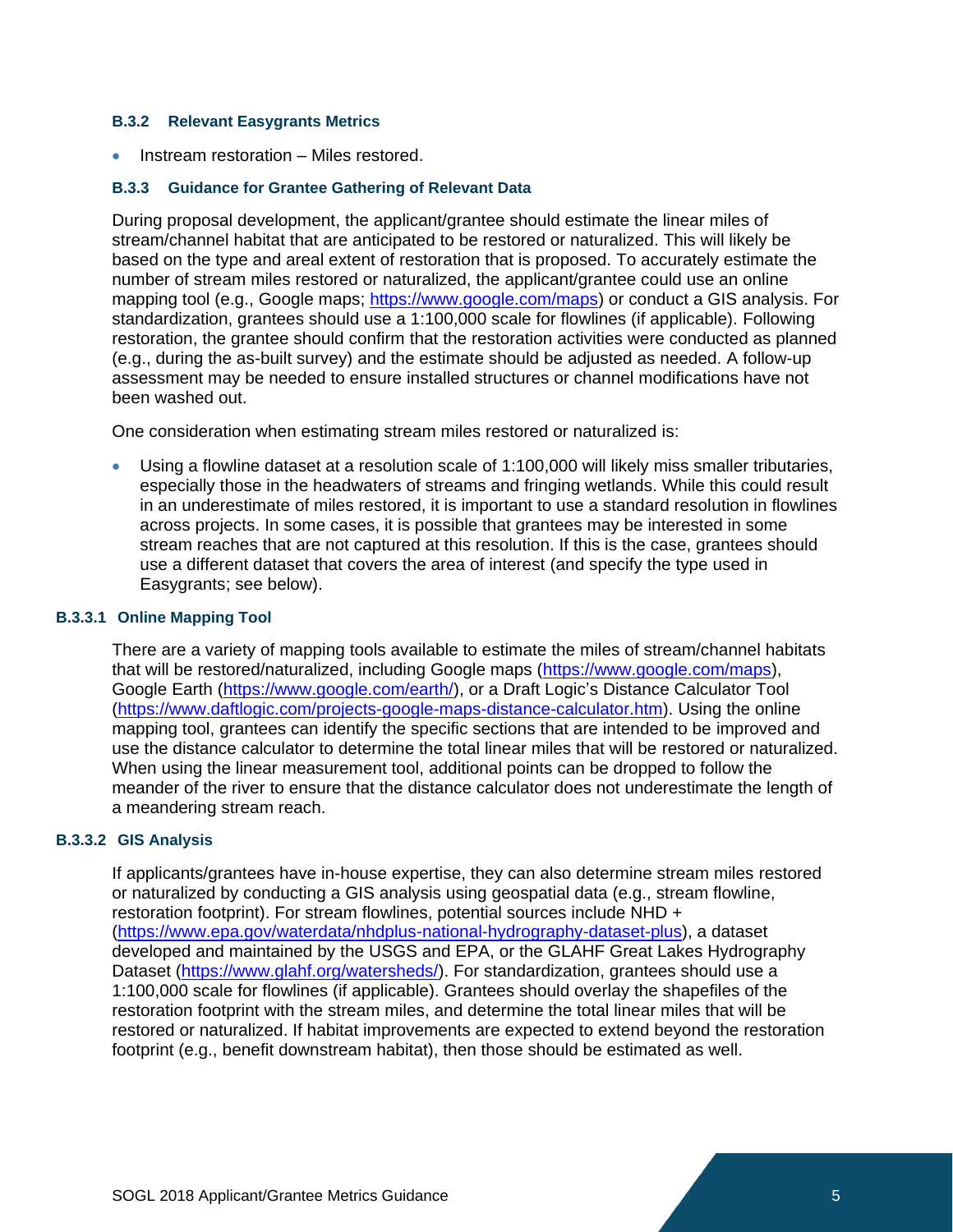## **B.3.4 Guidance for Applicant/Grantee Reporting in Easygrants**

**Reporting instream restoration:** Applicants/grantees should report the number of stream miles restored or naturalized in Easygrants using the following metric: "Instream restoration – Miles restored." This should include all relevant activities, including removing impoundments, naturalizing stream channel configurations, managing existing sediment loads, or installing instream habitat structures. In the notes section of this metric, indicate the specific type of restoration activities and how the number of miles was estimated (e.g., tools and/or datasets). To avoid double-counting, do not include other outcomes such as miles of stream opened.

#### **B.3.5 Additional Resources**

• Draft Logic's Distance Calculator Tool: [https://www.daftlogic.com/projects-google-maps](https://www.daftlogic.com/projects-google-maps-distance-calculator.htm)[distance-calculator.htm.](https://www.daftlogic.com/projects-google-maps-distance-calculator.htm)

If conducting GIS analyses, below are some potential data sources:

- USGS's NHD + (1:100,000 flowline resolution): [https://www.epa.gov/waterdata/nhdplus](https://www.epa.gov/waterdata/nhdplus-national-hydrography-dataset-plus)[national-hydrography-dataset-plus](https://www.epa.gov/waterdata/nhdplus-national-hydrography-dataset-plus)
- <span id="page-5-0"></span>• GLAHF database (1:100,000 flowline resolution): [https://www.glahf.org/watersheds/.](https://www.glahf.org/watersheds/)

# B.4 Stream Riparian Restoration Projects

## **B.4.1 Relevant Project Types**

Applicants/grantees should follow this guidance if their projects are intended to restore riparian habitat along stream or river banks. Project types may include stabilizing stream banks, controlling invasive vegetation, and/or planting native riparian vegetation. If the project is also intended to reduce sediment inputs, also see guidance under Section B.9. If the project is focused on instream habitat restoration, follow the guidance under Section B.3 instead.

#### **B.4.2 Relevant Easygrants Metrics**

• Riparian restoration – Miles restored.

#### **B.4.3 Guidance for Grantee Gathering of Relevant Data**

During proposal development, the applicant should estimate the linear miles of riparian habitat that are anticipated to be restored. This will likely be based on the type and areal extent of the restoration that is being proposed. To accurately estimate the number of miles restored, grantees could use an online mapping tool (e.g., Google maps; [https://www.google.com/maps\)](https://www.google.com/maps) or conduct a GIS analysis. For standardization, applicants/grantees should use a 1:100,000 scale for flowlines (if applicable). Following restoration, the grantee should confirm that the restoration activities were conducted as planned (e.g., during the as-built survey) and the estimate should be adjusted as needed.

One consideration when estimating riparian habitat restored is:

• Using a flowline dataset at a resolution scale of 1:100,000 will likely miss smaller tributaries, especially those in the headwaters of streams and fringing wetlands. While this could result in an underestimate of miles restored, it is important to use a standard resolution in flowlines across projects. In some cases, it is possible that grantees may be interested in some stream reaches that are not captured at this resolution. If this is the case, grantees should use a different dataset that covers the area of interest (and specify the type used in Easygrants; see below).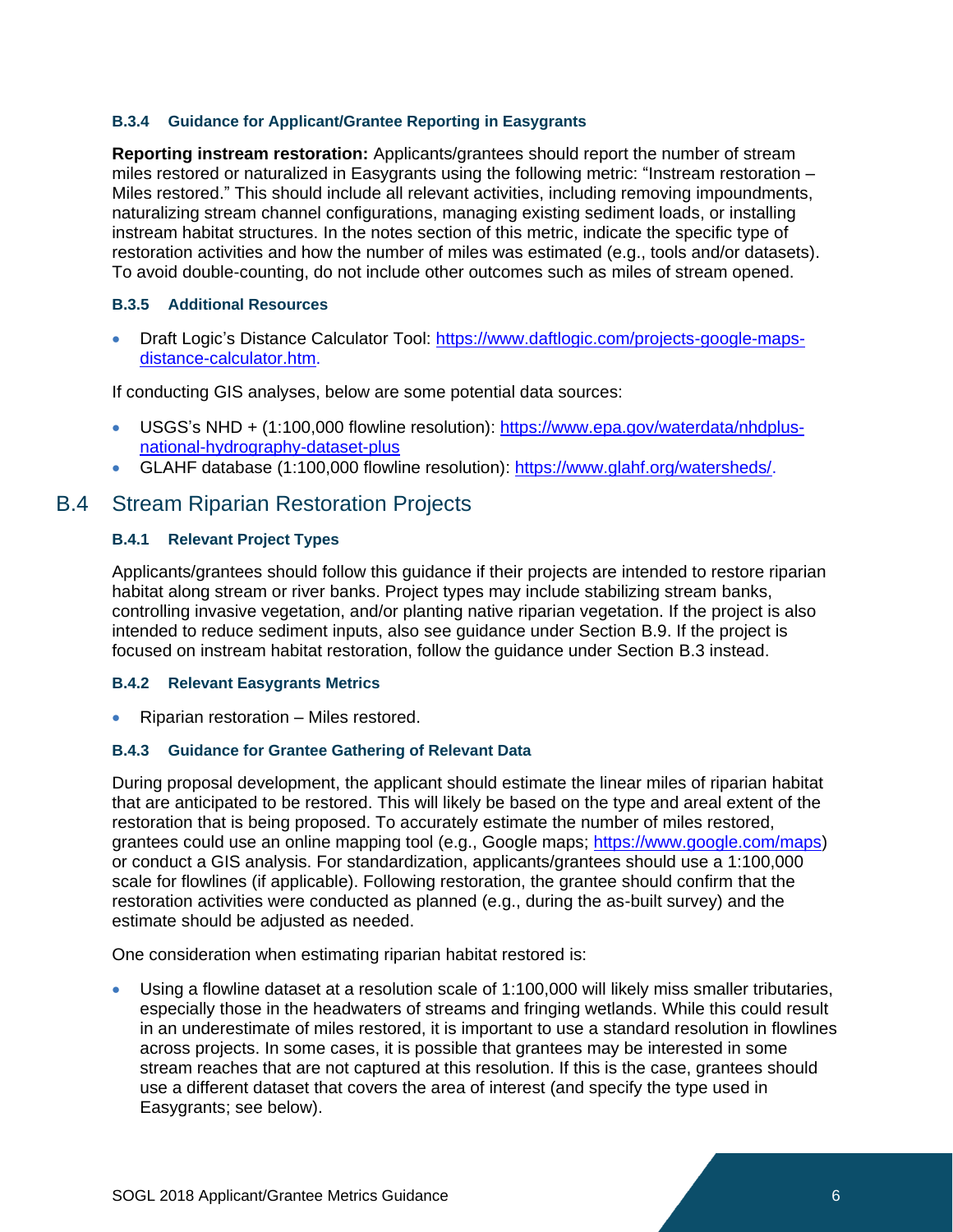# **B.4.3.1 Online Mapping Tool**

There are a variety of mapping tools available to estimate the miles of riparian habitat that will be restored, including Google maps [\(https://www.google.com/maps\)](https://www.google.com/maps), Google Earth [\(https://www.google.com/earth/\)](https://www.google.com/earth/), or a Draft Logic's Distance Calculator Tool [\(https://www.daftlogic.com/projects-google-maps-distance-calculator.htm\)](https://www.daftlogic.com/projects-google-maps-distance-calculator.htm). Using the online mapping tool, applicants/grantees can identify the specific sections that are intended to be improved and use the distance calculator to determine the total linear miles that will be restored. When using the linear measurement tool, additional points can be dropped to follow the meander of the river to ensure that the distance calculator does not underestimate the length of a meandering stream reach.

# **B.4.3.2 GIS Analysis**

Miles of riparian restoration can also be determined by conducting a GIS analysis using geospatial data (e.g., stream flowline, restoration footprint). For stream flowlines, potential sources include NHD + [\(https://www.epa.gov/waterdata/nhdplus-national-hydrography-dataset](https://www.epa.gov/waterdata/nhdplus-national-hydrography-dataset-plus)[plus\)](https://www.epa.gov/waterdata/nhdplus-national-hydrography-dataset-plus), a dataset developed and maintained by the USGS and the EPA, or the GLAHF Great Lakes Hydrography Dataset [\(https://www.glahf.org/watersheds/\)](https://www.glahf.org/watersheds/). For standardization, applicants/grantees should use a 1:100,000 scale for flowlines (if applicable). Grantees should overlay the shapefiles of the restoration footprint with the stream miles, and determine the total linear miles that will be improved.

# **B.4.4 Guidance for Applicant/Grantee Reporting in Easygrants**

**Reporting riparian restoration:** Applicants/grantees should report the number of miles of riparian restoration in Easygrants using the following metric: "Riparian restoration – Miles restored".This should include all relevant activities, including stabilizing stream banks, controlling invasive vegetation, and planting native vegetation. In the notes section of this metric, indicate the specific type of restoration activities and how the number of miles was estimated (e.g., tools and/or datasets). This Easygrants metric should be used to estimate the *total* footprint of all riparian restoration activities. This will be essential to avoid double-counting (i.e., it will allow NFWF to confidently add up "Riparian restoration – Miles restored" to tabulate the total number of miles on which riparian restoration activities have occurred).

# **B.4.5 Additional Resources**

• Draft Logic's Distance Calculator Tool: [https://www.daftlogic.com/projects-google-maps](https://www.daftlogic.com/projects-google-maps-distance-calculator.htm)[distance-calculator.htm.](https://www.daftlogic.com/projects-google-maps-distance-calculator.htm)

If conducting GIS analyses, below are some potential data sources:

- USGS's NHD + (1:100,000 flowline resolution): [https://www.epa.gov/waterdata/nhdplus](https://www.epa.gov/waterdata/nhdplus-national-hydrography-dataset-plus)[national-hydrography-dataset-plus](https://www.epa.gov/waterdata/nhdplus-national-hydrography-dataset-plus)
- GLAHF database (1:100,000 flowline resolution): [https://www.glahf.org/watersheds/.](https://www.glahf.org/watersheds/)

# B.5 Wetland Reconnection Projects

# <span id="page-6-0"></span>**B.5.1 Relevant Project Types**

This guidance applies to any wetland projects that are focused on eliminating fish passage barriers through the installation of fish passages, sediment removal, or the removal of hard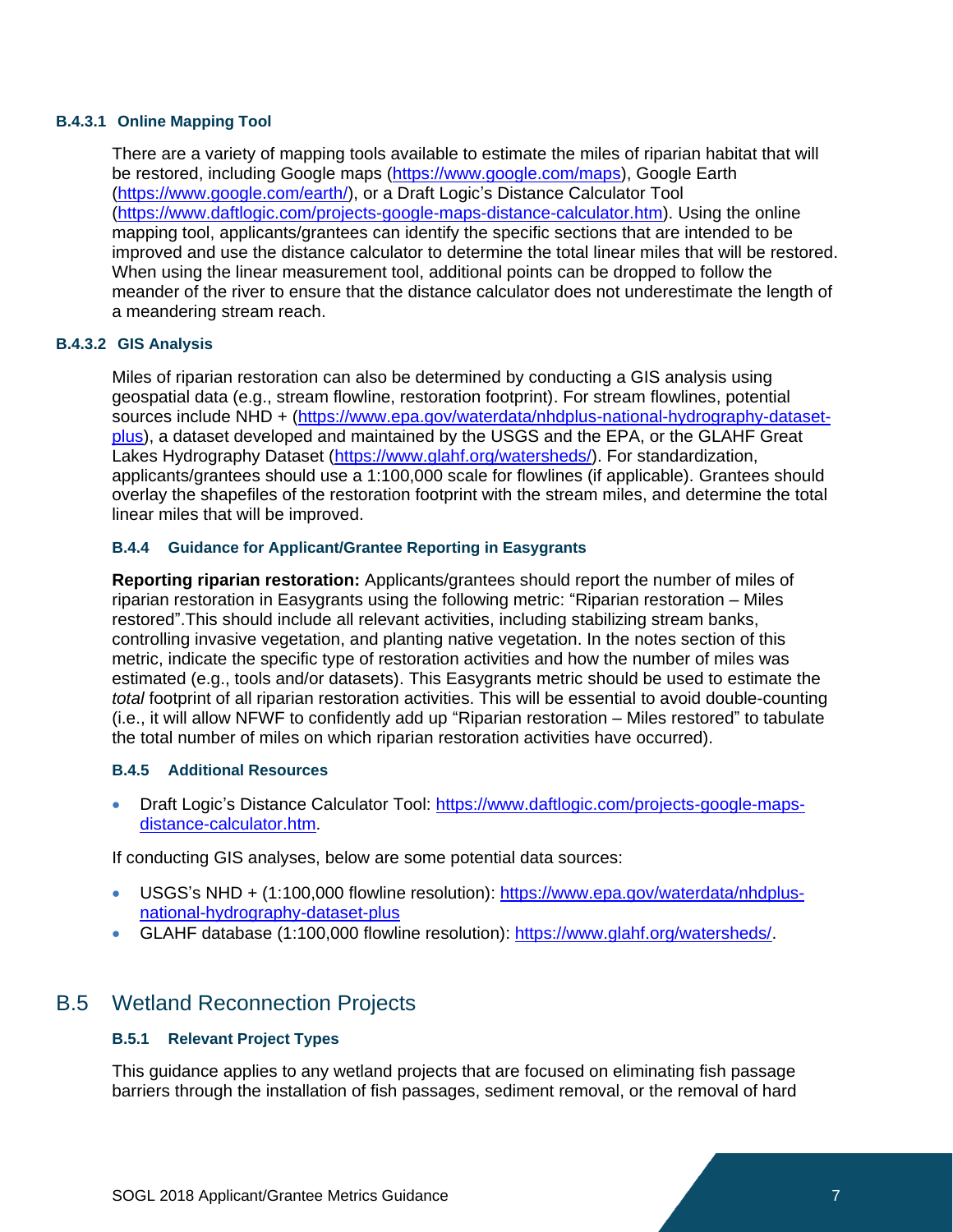structures. If applicants/grantees are also simultaneously improving wetland hydrology or habitat structure (such as invasive species control), they should also review Sections B.7 and B.8, respectively. If the project is focused on stream connectivity outside of wetlands, follow the guidance under Section B.2 instead.

#### **B.5.2 Relevant Easygrants Metrics**

- $\bullet$  Fish passage improvements  $-$  # fish barriers rectified
- Acres of lake/pond/wetland habitat opened

#### **B.5.3 Guidance for Grantee Gathering of Relevant Data**

During proposal development, the applicant should estimate the amount of wetland acres that will be newly accessible to fish in adjacent waterways after the fish barriers have been removed. Following restoration, the grantee should confirm that restoration activities were conducted as planned (e.g., during the as-built survey) and the estimate should be adjusted as needed.

Depending on the type of restoration that is planned, the applicant/grantee may be able to estimate the number of acres made newly accessible using an online mapping tool (e.g., Google maps; [https://www.google.com/maps\)](https://www.google.com/maps) or through conducting a GIS analysis. See below for more about each approach.

#### **B.5.3.1 Online Mapping Tool**

A variety of mapping tools are available to estimate the area of wetland habitat that will be opened, including Google maps [\(https://www.google.com/maps\)](https://www.google.com/maps)) or Google Earth [\(https://www.google.com/earth/\).](https://www.google.com/earth/)) Using the online mapping tool, grantees can identify the specific areas that are likely to be newly accessible and use the area calculator to determine the total acres that will be restored.

#### **B.5.3.2 GIS Analysis**

Acres of habitat restored can also be determined by conducting a GIS analysis using geospatial data. If a fish passage barrier is removed, for example, one can assess the size of the wetland affected using data from the Great Lakes Coastal Wetlands Consortium (see [https://greatlakesinform.org/data-catalog/item/71\)](https://greatlakesinform.org/data-catalog/item/71).

#### **B.5.4 Guidance for Applicant/Grantee Reporting in Easygrants**

Applicants/grantees should report the acres of wetland habitat newly accessible due to restoration in Easygrants using the following metrics:

- **Reporting fish passage improvements – # fish passage barriers rectified**. Grantees should report how many barriers were removed, or fish passages installed, as a part of the project. In the notes section of this metric, indicate the specific type of fish passage improvement (e.g., large dam removal, small dam removal, fish passage structure). If there are different types of improvements, indicate the number of each type of improvement. This Easygrants metric should be used to report the *total* number of passage barriers rectified, including those done for wetland or stream connectivity and/or sediment reduction. This is essential to avoid double-counting (i.e., it will allow NFWF to confidently add up "fish passage improvements – # passage barriers rectified" to tabulate the total number of barriers rectified).
- **Reporting acres of lake/pond/wetland habitat opened**. Grantees should indicate the number of wetland acres made newly accessible to fish passage.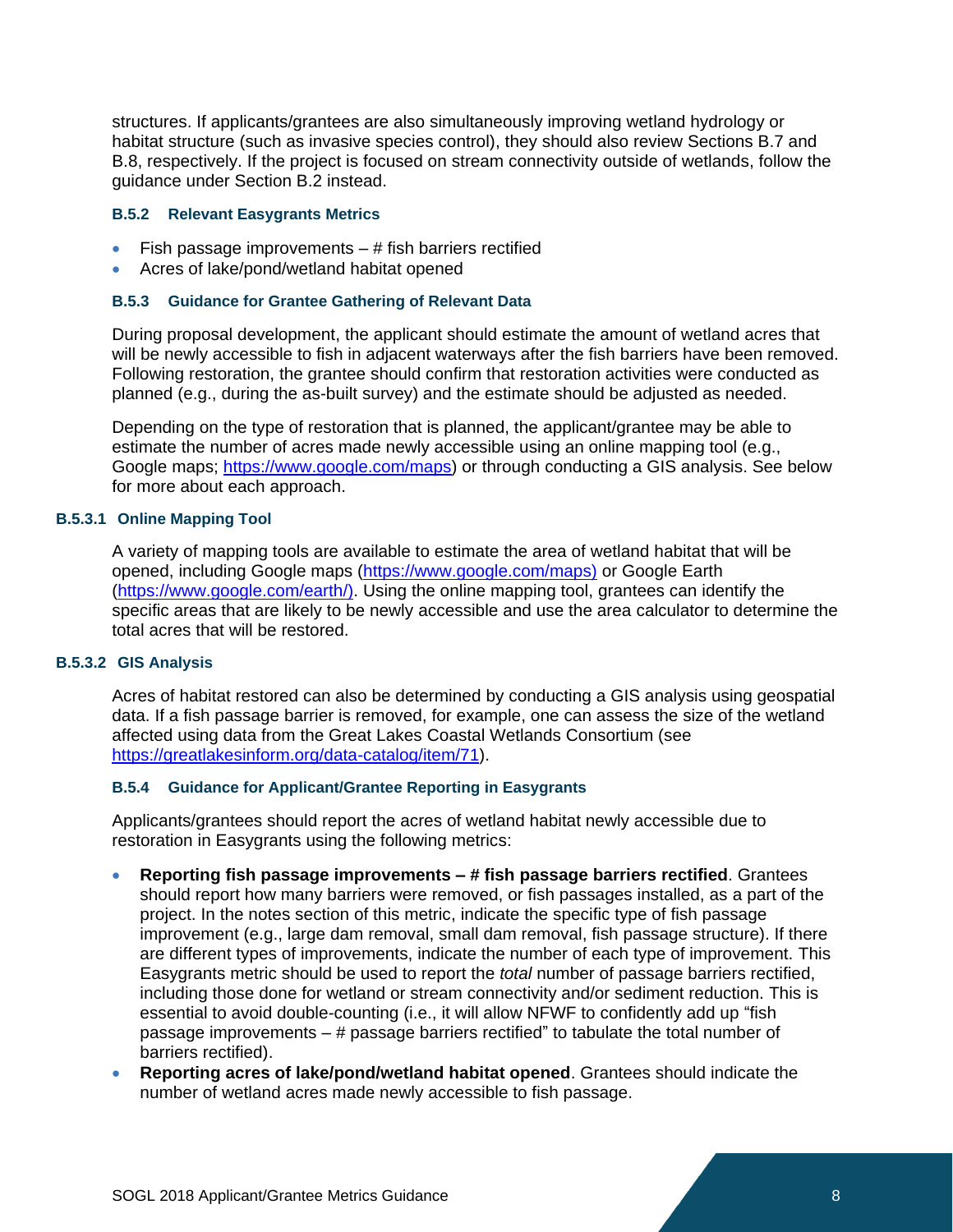# B.6 Wetland Hydrology Improvement Projects

# <span id="page-8-0"></span>**B.6.1 Relevant Project Types**

This guidance applies to any wetland projects that are focused on improving habitat quality through the use or removal of water control structures, which can help restore key natural hydrological dynamics. If grantees are also simultaneously improving wetland connectivity or habitat structure, they should also review Sections B.6 and B.8, respectively.

#### **B.6.2 Relevant Easygrants Metrics**

- Number of structures installed
- Acres with restored hydrology

#### **B.6.3 Guidance for Applicant/Grantee Gathering of Relevant Data**

#### **B.6.3.1 Acres with Restored Hydrology**

To estimates the overall acres with restored hydrology, the applicant/grantee should estimate the total amount of wetland acres that will be restored through the installation of water control structures. Following restoration, the grantee should confirm that restoration activities were conducted as planned (e.g., during the as-built survey) and the estimate should be adjusted as needed. Depending on the type of restoration that is planned, the grantee may be able to estimate the number of acres made newly accessible to fish using an online mapping tool (e.g., Google maps; [https://www.google.com/maps\)](https://www.google.com/maps) or through conducting a GIS analysis. See below for more about each approach.

#### **Online Mapping Tool**

A variety of mapping tools are available to estimate the area of wetland habitat that will be opened, including Google maps [\(https://www.google.com/maps\)](https://www.google.com/maps)) or Google Earth [\(https://www.google.com/earth/\).](https://www.google.com/earth/)) Using the online mapping tool, grantees can identify the specific areas that are likely to be newly accessible and use the area calculator to determine the total acres that will be restored.

#### **GIS Analysis**

Acres of habitat restored can also be calculated by conducting a GIS analysis using geospatial data. If a fish passage barrier is removed, for example, one can assess the size of the wetland affected using data from the Great Lakes Coastal Wetlands Consortium (see [https://greatlakesinform.org/data-catalog/item/71\)](https://greatlakesinform.org/data-catalog/item/71).

#### **B.6.4 Guidance for Applicant/Grantee Reporting in Easygrants**

Applicants/grantees should report on the following metrics in Easygrants:

- **Reporting # structures installed**. Grantees should report how water control structures were installed as part of the project.
- **Reporting acres with restored hydrology**. Grantees should indicate the number of wetland acres improved through the use or removal of the water control structures.

#### **B.6.5 Additional Resources**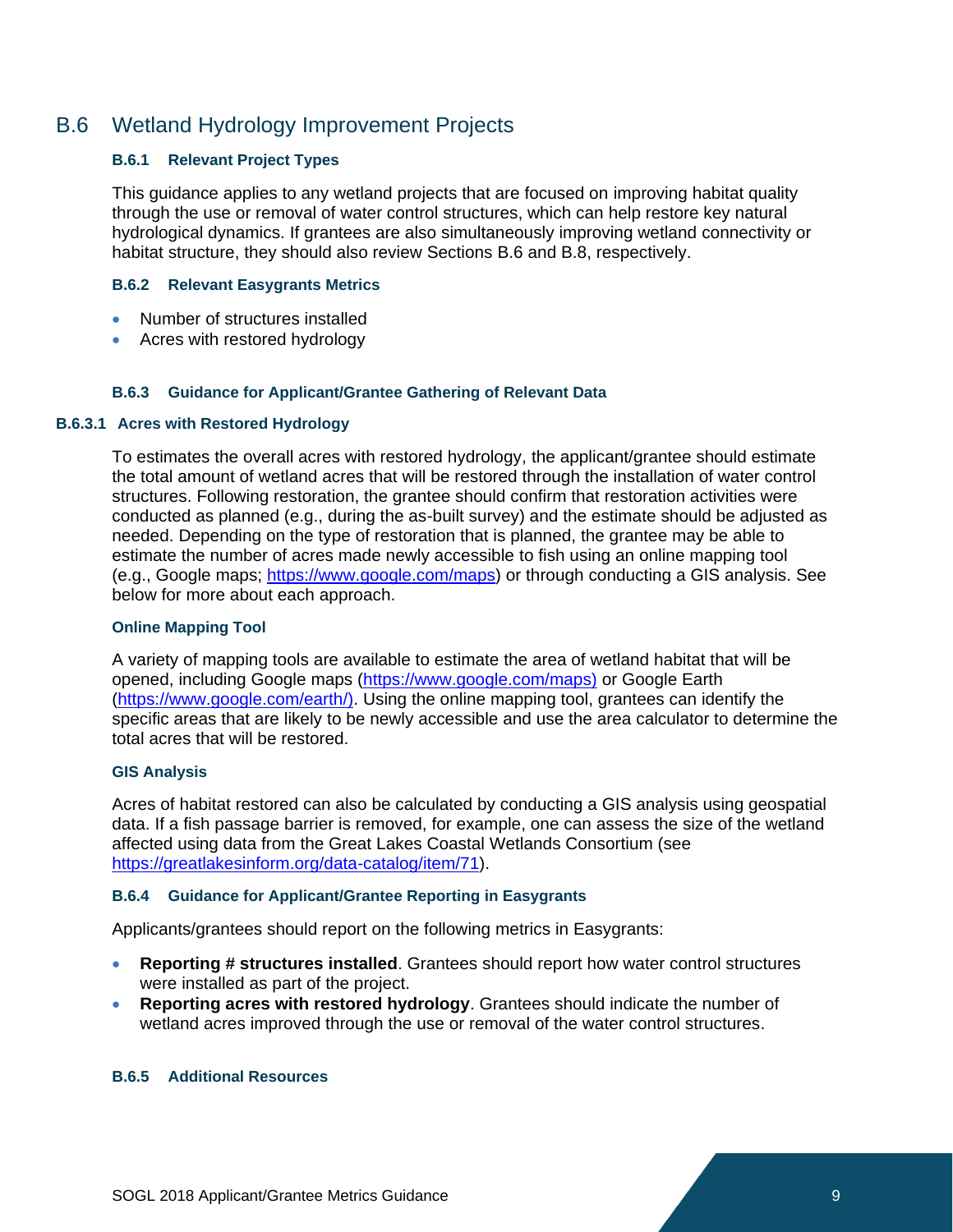• The IWMM Program provides publically available protocols for conducting vegetation surveys as described above [\(http://iwmmprogram.org/protocols-data-forms/\)](http://iwmmprogram.org/protocols-data-forms/), as well as online tutorials at no cost. IWMM staff can also be consulted on an as-needed basis for technical assistance.

# B.7 Wetland Habitat/Vegetation Improvement Projects

# <span id="page-9-0"></span>**B.7.1 Relevant Project Types**

This guidance applies to any wetland projects that are improving wetland vegetation through direct vegetation planting. If grantees are also simultaneously improving wetland connectivity and/or wetland hydrology, or invasive species control, they should also review Sections B.6, B.7, and B.8.

# **B.7.2 Relevant Easygrants Metrics**

• Wetland restoration – acres restored.

# **B.7.3 Guidance for Applicant/Grantee Reporting in Easygrants**

Applicants/grantees should report on the following metrics in Easygrants:

• **Reporting wetland restoration – acres restored.** Grantees should describe the number of acres wetland restoration is occurring through vegetative enhancements. Do not include wetland connectivity and/or wetland hydrology acres, or acres invasive species control.

# **B.7.4 Additional Resources**

• The IWMM provides publically available protocols for conducting vegetation surveys [\(http://iwmmprogram.org/protocols-data-forms/\)](http://iwmmprogram.org/protocols-data-forms/) as well as online tutorials at no cost. IWMM staff can also be consulted on an as-needed basis for technical assistance related to wetland monitoring.

# B.8 Invasive Species Control

This guidance applies to any projects that are controlling invasive species needed to sustain or enhance the benefits of previous habitat restorations and new restoration. This work includes the retreatment or management to control invasive species that have received initial treatment or to expand existing invasive control efforts through the management of invasive species on new/previously untreated acres adjacent or strategically connected to existing control efforts.

# **B.8.1 Relevant Easygrants Metrics**

- Removal of invasives acres restored
- Removal of invasives acres retreated

# **B.8.2 Guidance for Grantee Gathering of Relevant Data**

During proposal development, the applicant should estimate the amount of acres that will be newly treated or retreated for invasive species control.

Depending on the type of restoration that is planned, the applicant/grantee may be able to estimate the number of acres treated using an online mapping tool (e.g., Google maps;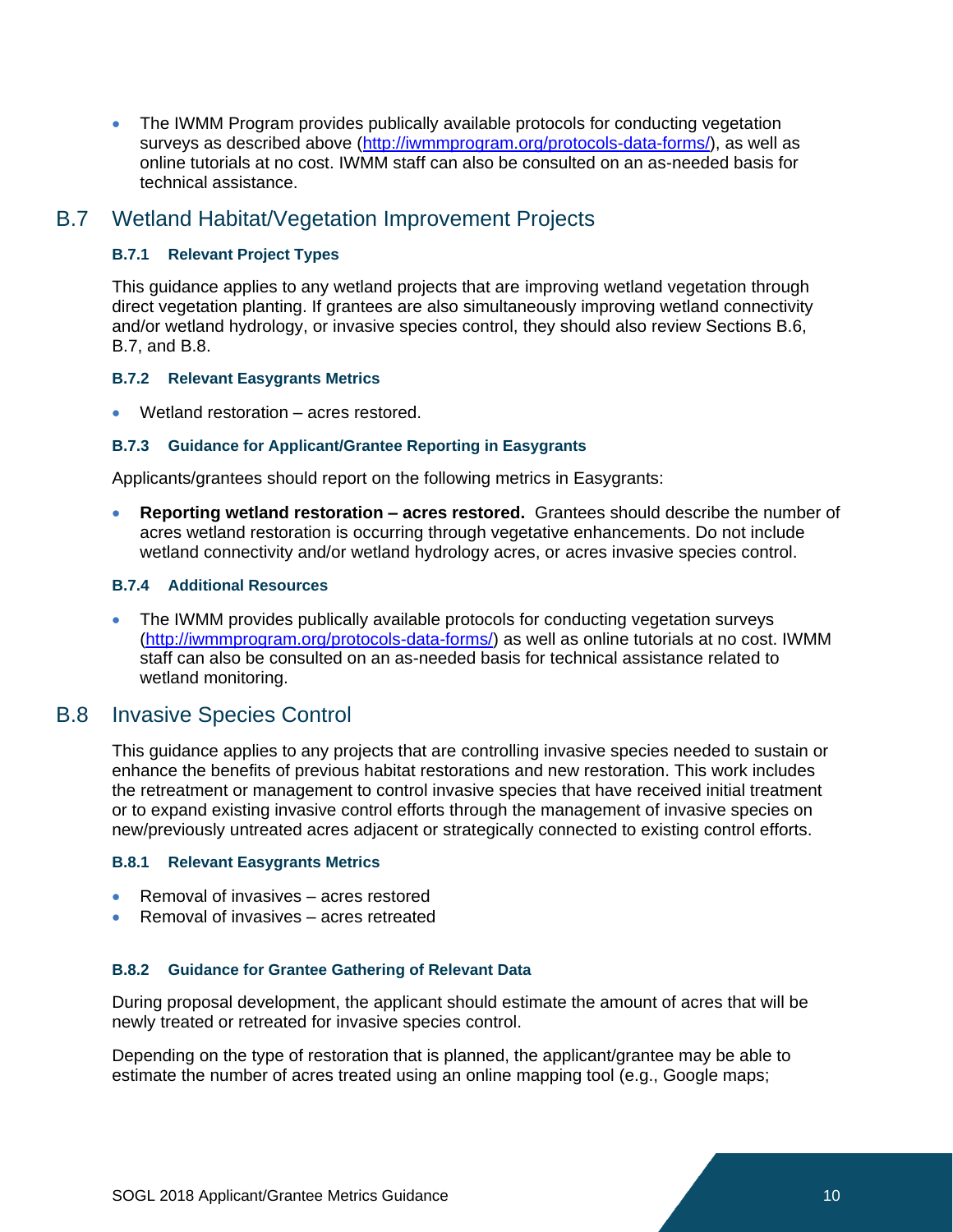[https://www.google.com/maps\)](https://www.google.com/maps) or through conducting a GIS analysis. See below for more about each approach.

## **B.8.2.1 Online Mapping Tool**

A variety of mapping tools are available to estimate the area habitat that will be treated, including Google maps [\(https://www.google.com/maps\)](https://www.google.com/maps)) or Google Earth [\(https://www.google.com/earth/\).](https://www.google.com/earth/)) Using the online mapping tool, grantees can identify the specific areas that are likely to be newly accessible and use the area calculator to determine the total acres that will be restored.

# **B.8.3 Guidance for Applicant/Grantee Reporting in Easygrants**

Applicants/grantees should report on the following metrics in Easygrants:

- **Reporting removal of invasives – acres restored.** Report the number of wetland acres on which invasive species control was conducted on new acres. If invasive species control has already been conducted on acres, use "acres retreated metric".
- **Reporting removal of invasives – acres retreated.** Report the number of acres receiving additional retreatment post initial treatment.

# B.9 Implementation of Agricultural Best Management Practice Projects

# <span id="page-10-0"></span>**B.9.1 Relevant Project Types**

Applicants/grantees should follow this guidance if their projects are intended to reduce phosphorus and sediment inputs to surface waters. Project types may include the development of farm nutrient plans, enrollment in Farm Bill programs, installation of BMPs, and road-stream crossing improvements/replacements. If the project is also intended to benefit aquatic connectivity, see additional guidance under Section B.2 (for streams) or Section B.6 (for wetlands).

#### **B.9.2 Relevant Easygrant Metrics**

- Fish passage improvements  $-$  # passage barriers rectified
- Pounds of phosphorus avoided (annually)
- Pounds of nitrogen avoided (annually)
- Pounds of sediment avoided (annually).

#### **B.9.3 Guidance for Grantee Gathering of Relevant Data**

While grantees may make direct measurements of phosphorus, nitrogen or sediment loads at their individual sites, it is likely that those data may be difficult and expensive to obtain. Therefore, guidance is provided regarding several models or tools that grantees can use to estimate "pounds of phosphorus avoided (annually)", "pounds of nitrogen avoided (annually)" or "pounds of sediment avoided (annually)." Below are some models and tools that can be used to make the appropriate estimates. Some of the models, as described below, require users to run two separate model scenarios: a baseline model run to establish initial phosphorus and sediment loadings and a model run incorporating implemented BMPs to calculate the resulting pollutant load reduction. Although several viable tools or models are provided for grantees to use to estimate these metrics, this list is not exhaustive. To ensure accurate results, applicants/grantees should use the tools or models that they are comfortable executing and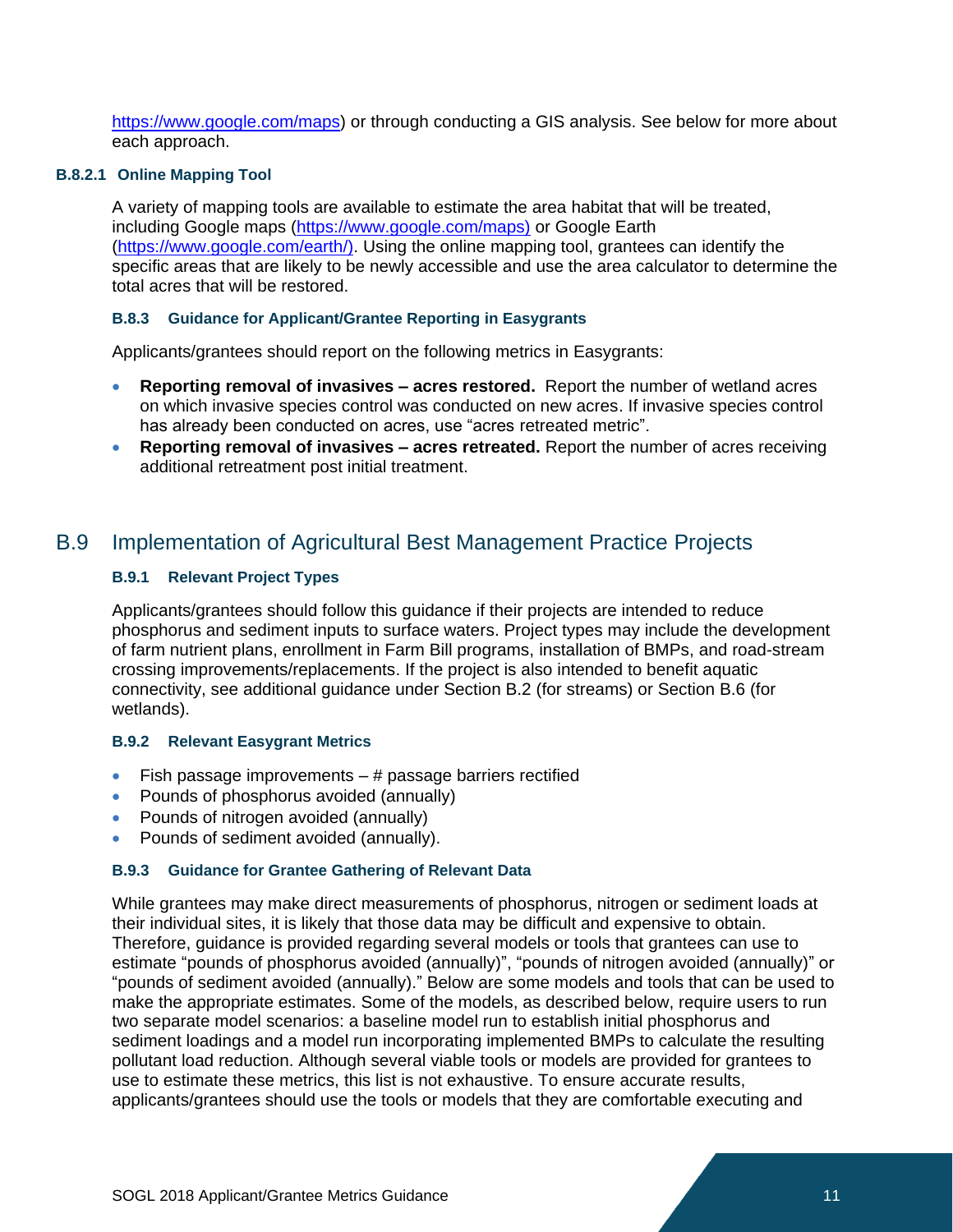have the required expertise to run correctly. In some instances, the tool or model that grantees are most comfortable using may not be included in the list below.

# **B.9.3.1 Agricultural Policy/Environmental eXtender Model**

#### **Overview**

The Agricultural Policy/Environmental eXtender (APEX) model is an open-source, physically based model that allows users to simulate the effect of agricultural practices on hydrology, soil erosion, and nutrient loss within small-medium watersheds and heterogeneous farms [\(https://epicapex.tamu.edu/apex/\)](https://epicapex.tamu.edu/apex/). The model requires weather (user defined or from model database), soil, land management, and site geographic data as inputs.

# **Application**

Applicants/grantees can use the APEX model to estimate the reduction in phosphorus or sediment loadings to surface waters. APEX can model the cumulative impacts of numerous BMPs, including the implementation of grass waterways, strip cropping, terrace systems, buffer strips/vegetated filter strips, drainage systems, crop rotations, plant competition, plant burning, grazing patterns of multiple herds, varying fertilizers, liming, irrigation practices, manure management, stream restoration, wetland creation, and furrow diking. While there is no direct way to model the impacts of road-stream crossing improvements/replacement in APEX, grantees could potentially model the impacts using a proxy like stream restoration.

The APEX model is data intensive and capable of simulating real-world physical processes. Therefore, use of the APEX model requires expertise and special training. However, the developers (Texas A&M University) frequently host training workshops, have set up a modeling forum, and update the model periodically based on user feedback.

A few considerations if using the APEX model include:

- Applicants/grantees will need to run APEX separately to first establish the baseline conditions and then evaluate the impact of project implementation. To report progress toward the NFWF sediment and phosphorus metrics, grantees will need to calculate the difference between these two scenarios (annual reductions).
- The APEX model outputs annual phosphorus yield (sum of soluble phosphorus yield and mineral phosphorus yield) in kilograms per hectare (kg/ha) and annual sediment yield in tons per hectare (t/ha). Therefore, to report phosphorus and sediment reductions in Easygrants, grantees will need to first convert the output from kilograms or tons to pounds, and then multiply by the area of the subarea or watershed (hectares).
- The APEX model is appropriate at the small-medium watershed scale. It will be difficult to capture a change in model outputs if grantee projects are at a much smaller scale.
- Since grantees will be able to set their own model time period, they should either choose a time period that is representative of the climate conditions that occurred in the past year or a longer time period that represents the average conditions of their project location.

# **Additional Resources**

- APEX tool download: <https://epicapex.tamu.edu/model-executables/>
- APEX model documentation and user quide: [https://epicapex.tamu.edu/manuals-and](https://epicapex.tamu.edu/manuals-and-publications/)[publications/](https://epicapex.tamu.edu/manuals-and-publications/)
- APEX modeling forum: [https://groups.google.com/forum/#!forum/agriliferesearchmodeling.](https://groups.google.com/forum/#!forum/agriliferesearchmodeling)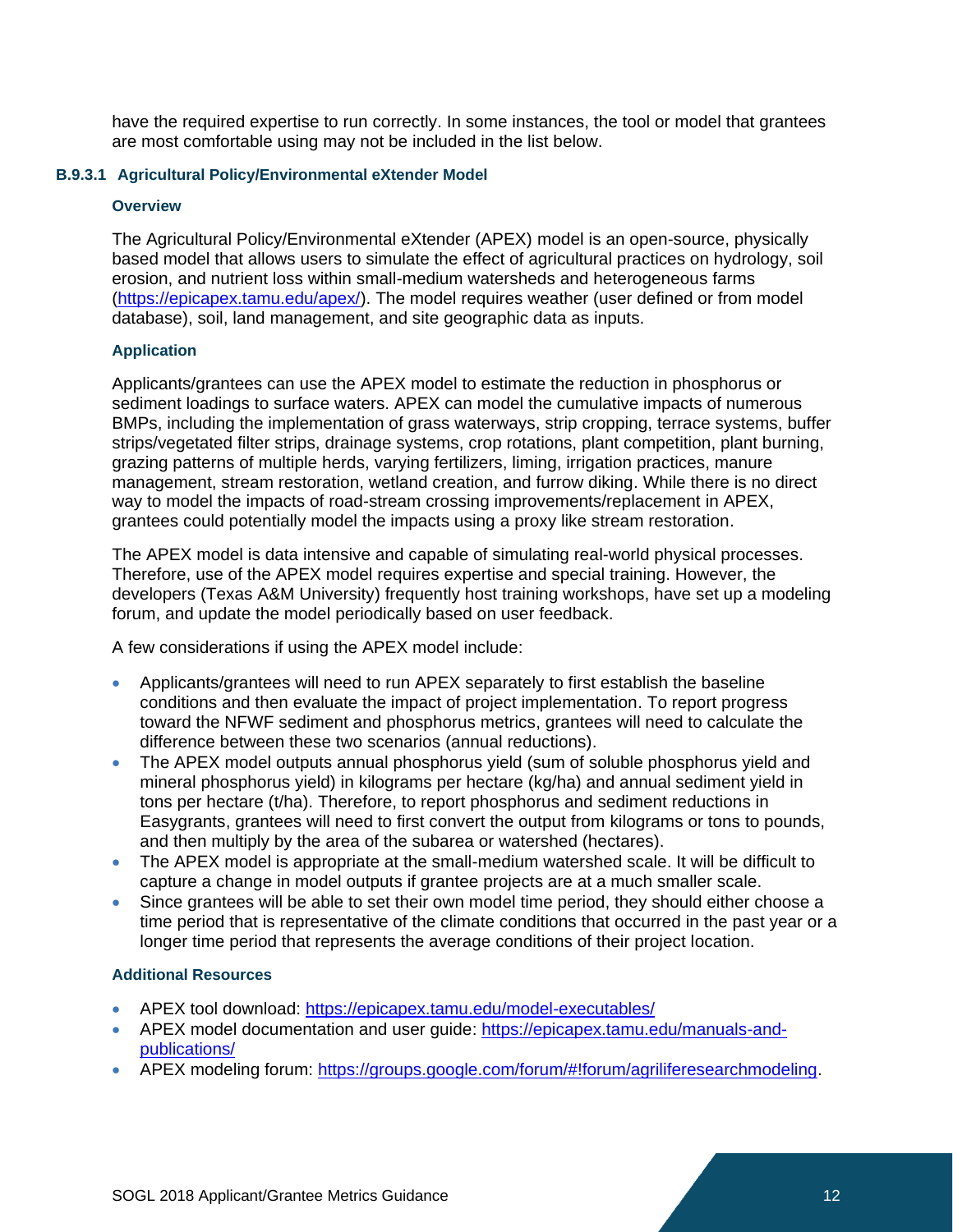#### **B.9.3.2 Long-Term Hydrologic Impact Assessment Low Impact Development Model**

#### **Overview**

The Long-Term Hydrologic Impact Assessment/Low Impact Development (L-THIA/LID) model is a modeling tool that helps evaluate the benefits of LID or changes to land use management practices. Purdue University created the tool

[\(https://engineering.purdue.edu/mapserve/LTHIA7/lthianew/lidIntro.php\)](https://engineering.purdue.edu/mapserve/LTHIA7/lthianew/lidIntro.php) and it can be applied in the Great Lakes region on a small "lot"-sized scale up to a larger watershed-scale. For inputs, it requires daily precipitation, soil, and land use data for the modeled area; however, L-THIA/LID already has most of these inputs incorporated. Users can adjust the percent of impervious service for an area or select the LID practice incorporated in the area, and then run the model to estimate the reduction or change in non-point source total phosphorus and sediment loads.

# **Application**

Applicants/grantees can use L-THIA/LID to estimate the reductions in phosphorus or sediment loadings to surface waters. It can model the benefits of LID practices in two ways. The first way is by allowing users to adjust the percent of imperviousness for particular land uses. The second way is at the "lot-level" and includes allowing users to choose from a set of BMPs, including bioretention basins, swales, connected gutters and curbs, rain barrels, cisterns, porous pavement, narrowing impervious surfaces, green space, conservation practices, and green roofs. The model can only estimate changes to phosphorus or sediment loads if there are changes to impervious surfaces or soil infiltration rates. Therefore, it cannot model some management practices such as changing fertilizer application processes or road-stream crossing improvements/replacements.

L-THIA/LID is user-friendly and requires a minimal time investment to run effectively. The model is designed to be run on a lot-level, but can also be run in an area as large as an eight-digit Hydrologic Unit Code (HUC). The user can either select a watershed or draw a boundary to define the area to model.

A few considerations if using L-THIA/LID:

- L-THIA/LID outputs average annual phosphorus loads and average annual sediment loads in pounds with and without the implementation of LID. Therefore, grantees will need to calculate the difference between loadings with and without LID implementation in order to report phosphorus and sediment reductions in Easygrants.
- L-THIA/LID calculates average annual runoff using 30 years of existing weather data. Accordingly, the tool represents average conditions for grantee project locations and is, therefore, unable to represent the climate conditions that occurred in the past year.

# **Additional Resource**

• L-THIA/LID tool and tutorial: [https://engineering.purdue.edu/mapserve/LTHIA7/lthianew/lidIntro.php.](https://engineering.purdue.edu/mapserve/LTHIA7/lthianew/lidIntro.php)

# **B.9.3.3 Spreadsheet Tool for Estimating Pollutant Load**

#### **Overview**

The Spreadsheet Tool for Estimating Pollutant Load (STEPL) is a Microsoft Excel-based tool that calculates nutrient and sediment loads from different land uses, and the load reductions that would result from the implementation of different BMPs (see [http://it.tetratech](http://it.tetratech-ffx.com/steplweb/)[ffx.com/steplweb/\)](http://it.tetratech-ffx.com/steplweb/). It is a tool available at no cost that was developed for the EPA Office of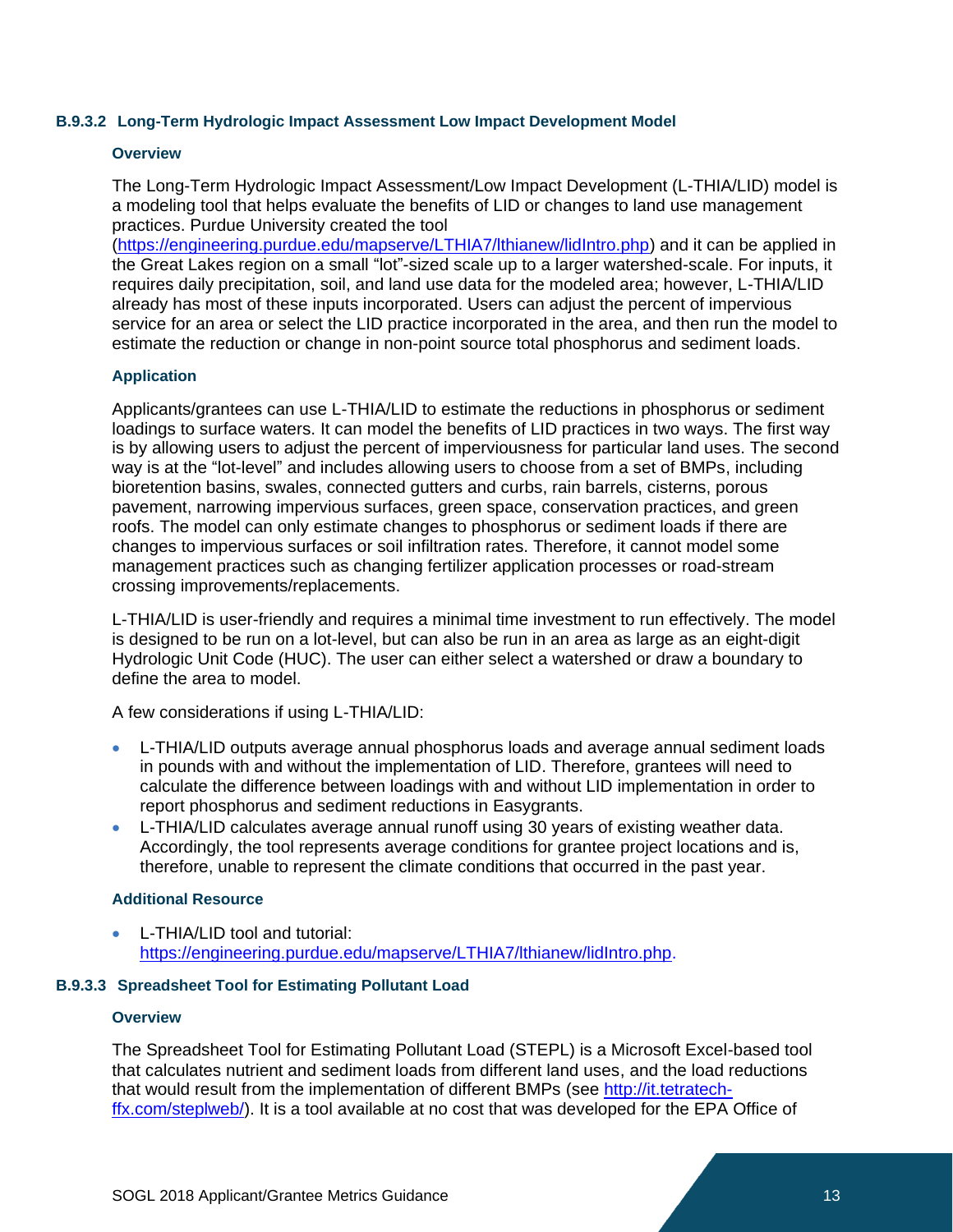Water. The STEPL tool calculates annual phosphorus loading based on the runoff volume and phosphorus concentration. It calculates annual sediment load based on the Universal Soil Loss Equation and the sediment delivery ratio.

# **Application**

Applicants/grantees can use STEPL to estimate the reductions in phosphorus or sediment loadings to surface waters. The spreadsheet tool can model the impacts of a large variety of BMPs for pastureland, cropland, forest, user-defined land use type, feedlots, and urban land uses. It also allows users to set parameters for increased sediment loads from gully formations and impaired streambanks. The BMPs that can be applied to the various land uses include, but are not limited to, porous pavements, reduced tillage systems, filter strips, grass swales, stream bank stabilization, and settling basins. While there is no direct way to model the impacts of roadstream crossing improvements/replacements in STEPL, grantees could potentially model the impacts using a proxy like stream bank stabilization.

This tool is data-driven, simple, and easy-to-use. There is training and support available in person and online. STEPL is capable of evaluating the effects of implementing a broad range of BMPs. The user can provide local data to derive inputs or easily search for input data on the STEPL online data input server. Although STEPL is a simple tool, it requires some training. Users will need a basic understanding of Microsoft Excel, hydrology, erosion, and pollutant loading processes.

A few considerations if using the STEPL tool:

- STEPL outputs the total phosphorus load reduction by subwatershed in pounds/year and the total sediment load reduction by subwatershed in tons/year. Therefore, the annual phosphorus load reduction estimated with STEPL can be directly reported in Easygrants, while the sediment load reductions will need to be converted from tons/year to pounds/year.
- STEPL calculates average annual runoff using 30 years of existing weather data. Accordingly, the tool represents average conditions for grantee project locations and is, therefore, unable to represent the climate conditions that occurred in the past year.

# **Additional Resources**

- STEPL model introduction: <http://it.tetratech-ffx.com/steplweb/>
- STEPL model download, example files, and user guide: [http://it.tetratech](http://it.tetratech-ffx.com/steplweb/models$docs.htm)[ffx.com/steplweb/models\\$docs.htm.](http://it.tetratech-ffx.com/steplweb/models$docs.htm)

# **B.9.3.4 Soil and Water Assessment Tool**

# **Overview**

The Soil and Water Assessment Tool (SWAT) is used to predict the impact of changes to land use and land management practices on water, nutrients, or sediment over time. It is managed by Texas A&M University and the U.S. Department of Agriculture (USDA; see [http://swat.tamu.edu/software/arcswat/\)](http://swat.tamu.edu/software/arcswat/). The model is physically based (i.e., local field data for physical parameters can be input into the model) and is operated at a daily time-step. It can be used on a river basin- or watershed-scale. The tool is not intended to model individual events (e.g., flooding, fires), but to model changes to sediment or water quality over a longer period of time. SWAT requires information about weather, soil properties, topography, vegetation, and land management practices occurring in the watershed. SWAT can model physical processes (e.g., sediment movement and nutrient cycling) using only those input types; therefore, users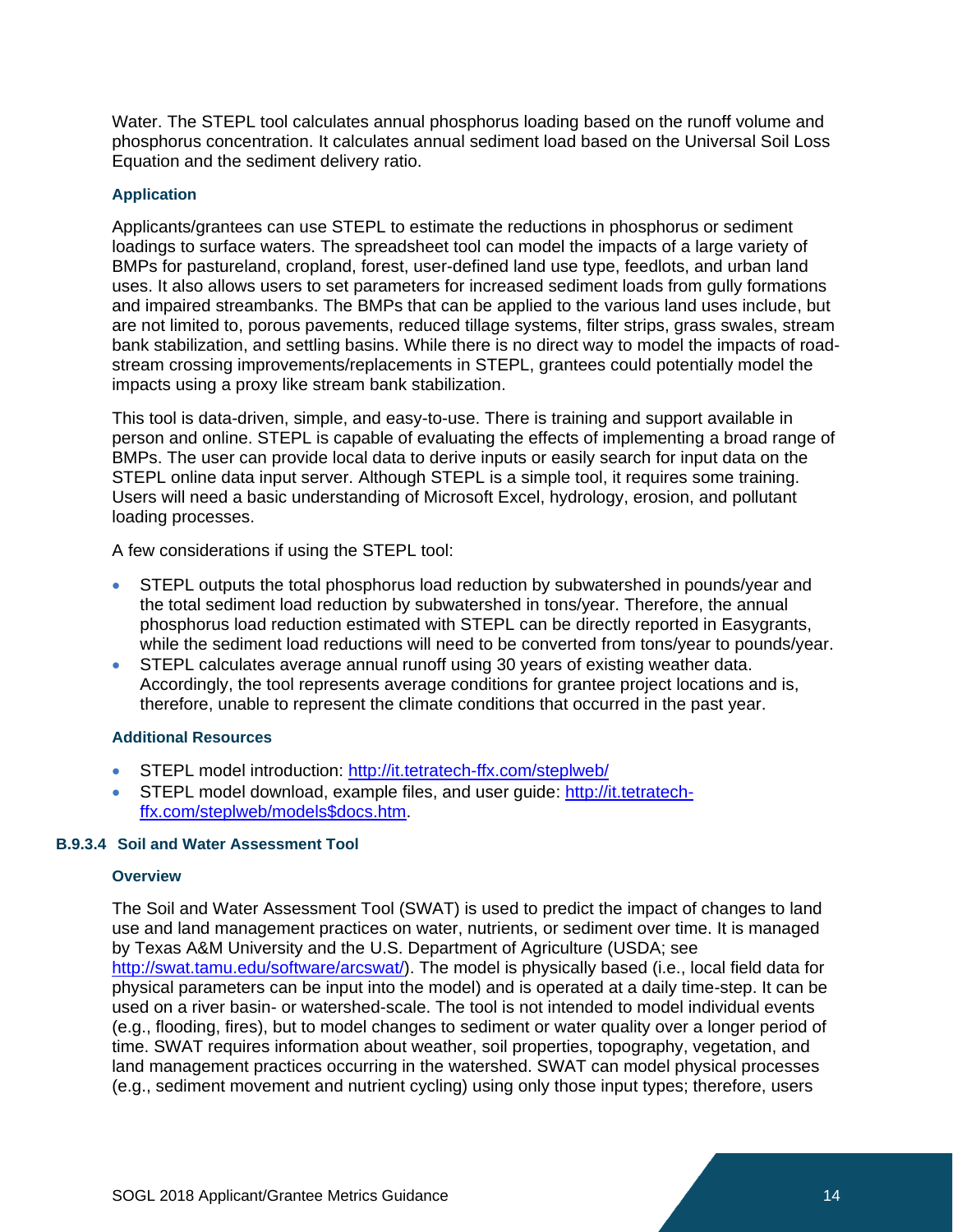can still model changes to sediment and nutrient loads in watersheds in locations where they do not have local water quality or sediment monitoring data.

## **Application**

Applicants/grantees can use SWAT to estimate the reductions in phosphorus or sediment loadings to surface waters. SWAT can model the impacts of a variety of different BMPs, including vegetated buffers and/or filter strips, cover crops, tillage practices, wetland restoration, manure management, street sweeping, stream bank stabilization, and enhanced nutrient management. While there is no direct way to model the impacts of road-stream crossing improvements or replacements in SWAT, grantees could potentially model the impacts using a proxy-like stream bank stabilization.

SWAT is a complex model that requires expertise and specialized training. The developers provide updates and new versions of the model, and host workshops and conferences to help educate users. This tool is available at no cost to users.

A few considerations if using SWAT:

- Applicants/grantees will need to run SWAT separately to first establish the baseline conditions and then evaluate the impact of project implementation. To report progress toward the NFWF sediment and phosphorus metrics, grantees will need to calculate the difference between these two scenarios (i.e., annual reductions).
- SWAT outputs sediment yield in metric tons/hectare/time step and total phosphorus yield (sum of organic phosphorus yield, soluble phosphorus yield, and mineral phosphorus yield) in kilograms/hectare/time step. Therefore, to report phosphorus and sediment reductions in Easygrants, grantees will need to annualize the phosphorus and sediment yields, convert values from kilograms or tons to pounds, and then multiply by the area of the subwatershed or watershed (hectares).
- The SWAT model is appropriate at the river basin or watershed scale. It will be difficult to capture a change in model outputs if grantee projects are at a much smaller scale.
- Since grantees will be able to set their own model time period, they should either choose a time period that is representative of the climate conditions that occurred in the past year or a longer time period that represents the average conditions of their project location.

#### **Additional Resources**

- SWAT tool: <http://swat.tamu.edu/software/swat-executables/>
- SWAT documentation and user guide: [http://swat.tamu.edu/documentation/.](http://swat.tamu.edu/documentation/)

#### **B.9.4 Guidance for Grantee Reporting in Easygrants**

**Reporting road-stream crossings replaced/improved.** Applicants/grantees should report the number of road-stream crossing replaced or improved in Easygrants using the following metric: "Fish passage improvements  $-$  # passage barriers rectified." In the notes section of this metric, applicants/grantees should indicate that the project was a road-stream crossing improvement/replacement project. This Easygrants metric should be used to report the *total* number of passage barriers rectified, including those done for aquatic connectivity and/or sediment reduction. For example, if a project is replacing one road-stream crossing that is intended to both improve connectivity and reduce sediment loadings, this road-stream crossing should only be reported once. This is essential to avoid double-counting (i.e., it will allow NFWF to confidently add up "Fish passage improvements  $-$  # passage barriers rectified" to tabulate the total number of barriers rectified as well as the subset that are road-stream crossings).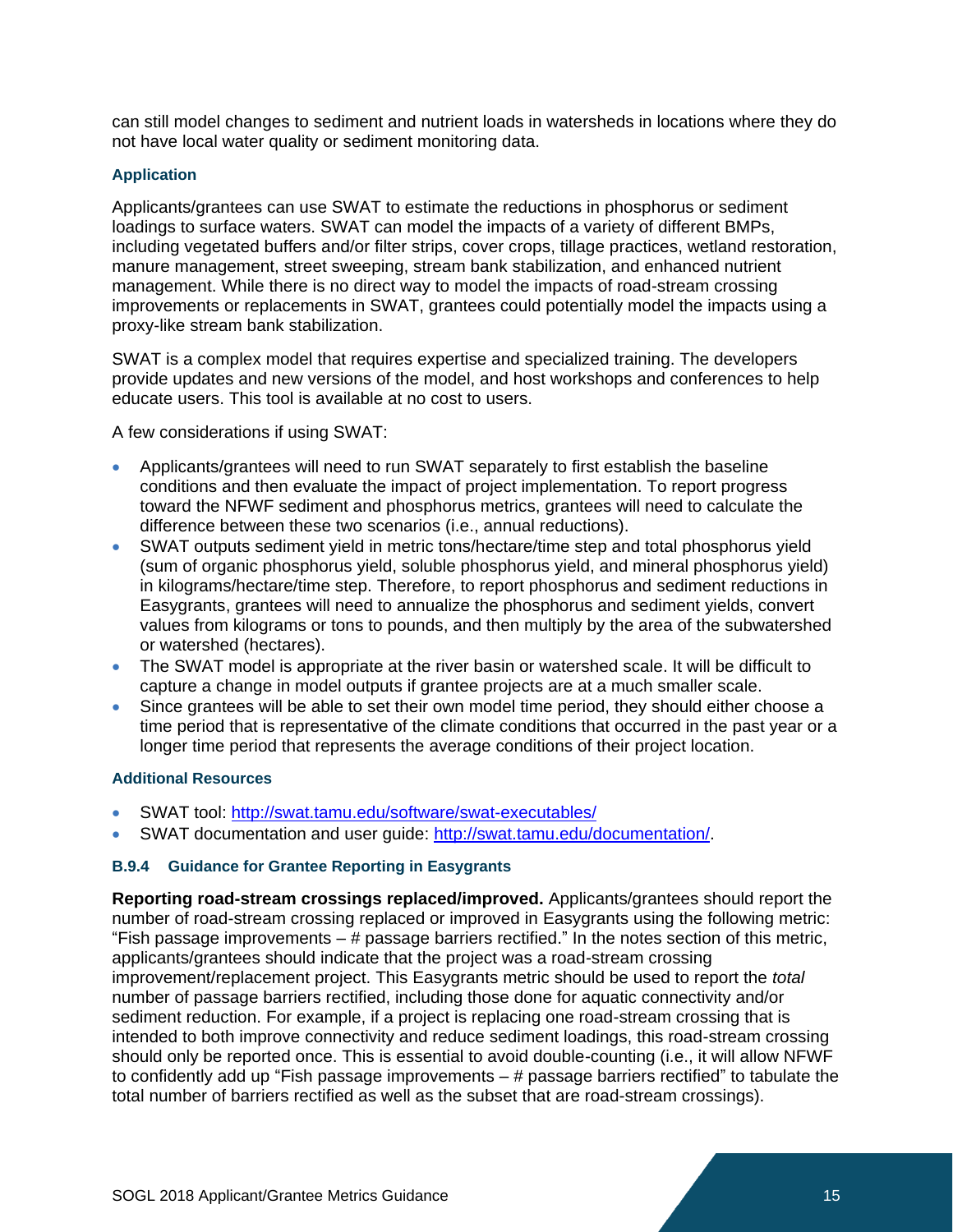**Reporting annual phosphorus reductions.** Applicants/grantees should report phosphorus reductions in Easygrants using the following metric: "Pounds of phosphorus avoided (annually)." In the notes section of this metric, grantees should indicate the model or tool that was used to estimate this metric.

**Reporting annual nitrogen reductions.** Applicants/grantees should report phosphorus reductions in Easygrants using the following metric: "Pounds of nitrogen avoided (annually)." In the notes section of this metric, grantees should indicate the model or tool that was used to estimate this metric.

**Reporting annual sediment reductions.** Applicants/grantees should report sediment reductions in Easygrants using the following metric: "Pounds of sediment avoided." Note that although this is not explicitly stated in Easygrants, grantees should report annual reductions. In the notes section of this metric, grantees should indicate the model or tool that was used to estimate this metric.

# B.10 Installation of Green Infrastructure for Stormwater Retention Projects

# <span id="page-15-0"></span>**B.10.1 Relevant Project Types**

G Applicants/grantees should follow this guidance if their green infrastructure projects are intended to increase urban stormwater storage capacity. Installations may include rain gardens, green roofs, pervious surfaces, and constructed wetlands. If the project is also intended to reduce phosphorus or sediment inputs, see guidance under Section B.9.

# **B.10.2 Relevant Easygrant Metrics**

- Sq ft of green infrastructure, sq ft of bioretention installed, sq ft of green roof installed
- Volume of stormwater storage added annually (gallons).

#### **B.10.3 Guidance for Grantee Gathering of Relevant Data**

Applicants/grantees can use several models or tools to estimate "Volume stormwater storage added (gallons)." Some models and tools that are available to make the appropriate estimates are presented below. Although several viable tools are provided for grantees to use to estimate this metric, this list is not exhaustive. To ensure accurate results, grantees should use tools or models they are comfortable implementing and have the required skill set to execute correctly. In some instances, the tool or model that grantees are most comfortable using may not be included in the list below or the grantee may rely on estimates from engineering plans. For all green infrastructure-related grantee-reported metrics, grantees should report the tool or model they used to estimate stormwater retention in Easygrants. If a grantee relies on estimates obtained from engineering plans, the grantee should report that as well.

#### **B.10.3.1 i-Tree**

#### **Overview**

i-Tree is a suite of no cost, peer-reviewed software from the USDA Forest Service (see https://www.itreetools.org/). The i-Tree toolkit quantifies the environmental services that are provided by trees. There are 11 different i-Tree applications that range in difficulty of use and vary in required inputs (i.e., i-Tree Eco, i-Tree Landscape, i-Tree Hydro, i-Tree Design, i-Tree Canopy, i-Tree Species, i-Tree MyTree, i-Tree Streets, and i-Tree Vue, i-Tree Database, and i-Tree Storm).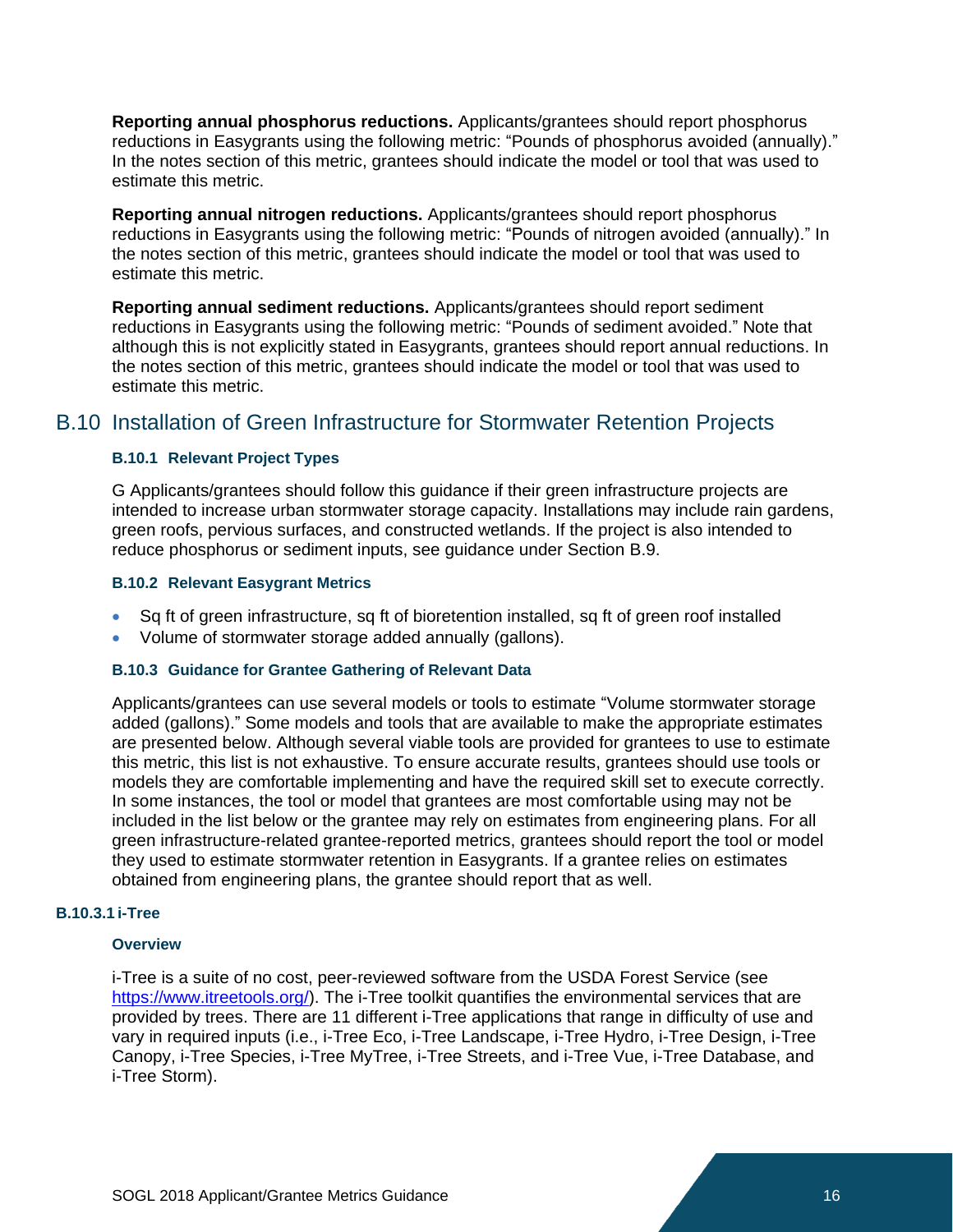# **Application**

Applicants/grantees can use i-Tree to estimate the gallons of stormwater intercepted by tree planting projects. i-Tree Hydro is a simulation tool that analyzes how changes in the extent of tree canopy cover or changes in the surface cover affect urban stormwater retention, and is likely of most relevance to the Great Lakes Program. i-Tree Eco and i-Tree Streets could also help grantees report increased urban stormwater retention, but i-Tree Eco is relatively dataintensive and i-Tree Streets focuses on management strategies and costs. i-Tree Hydro requires inputs for elevation data, land cover data, and weather data. However, the user can access some of the required data through the tool itself because it includes access to topographic, stream gauge, and weather gauge data. Among other outputs, the program provides an estimate of the reduction in annual stormwater runoff due to changes in land cover parameters.

The i-Tree suite is available at no cost, there is a large user base, and there are many online tutorials available. Although i-Tree Streets is relatively easy-to-use, it will require some training.

A few considerations if using i-Tree Hydro:

- Applicants/grantees will need to run a "Base Case" or a baseline scenario; and an "Alternative Case" or "with project" scenario. Reductions in stormwater runoff between the Base Case and Alternative Case are output in cubic meters/hour. Grantees will need to first annualize the reductions in stormwater runoff and then convert them from cubic meters to gallons before reporting progress toward the NFWF stormwater retention outcome.
- The i-Tree suite of software is intended to only quantify the environmental benefits that are provided by trees. Similarly, the i-Tree Hydro tool only captures the stormwater reduction that results from changes in tree and impervious cover.
- Since applicants/grantees will be able to set their own model time period, they should either choose a time period that is representative of the climate conditions that occurred in the past year, or a longer time period that represents the average conditions of their project location.

# **Additional Resources**

- i-Tree tools: <https://www.itreetools.org/applications.php>
- i-Tree manuals: <https://www.itreetools.org/resources/manuals.php>
- i-Tree online tutorials: [https://www.itreetools.org/resources/videos.php.](https://www.itreetools.org/resources/videos.php)

# **B.10.3.2 National Stormwater Calculator Tool**

# **Overview**

EPA's National Stormwater Calculator (SWC) is a tool that estimates the annual amount of rainwater runoff from a specific site. The tool makes estimates based on local soil conditions, land cover, and historical rainfall records. The SWC tool requires several inputs, including soil characteristics, slope, local weather data, and the amount of the drainage area that is impervious. However, the user can access some of the required data regarding these inputs through the tool itself, as it has the capability to link to national databases with information on topography and local weather data. It models pre- and post-construction stormwater runoff discharges (in inches) using the EPA Storm Water Management Model (SWMM).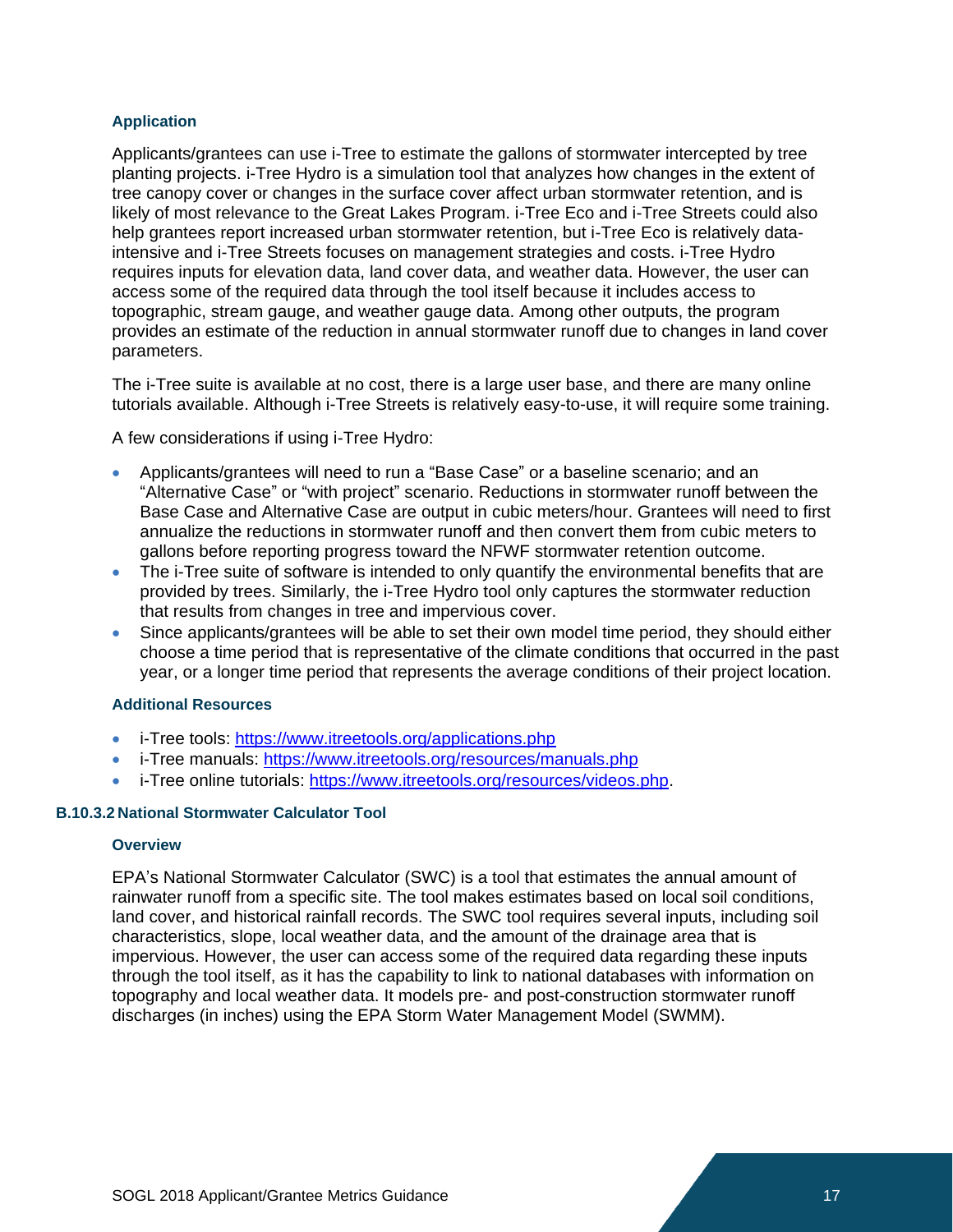# **Application**

Applicants/grantees can use SWC to model the impacts of seven green infrastructure practices: rooftop disconnection, rainwater harvesting, rain gardens, green roofs, street planters, infiltration basins, and porous pavements on stormwater retention.

SWC is a user-friendly desktop application. Users can determine how specific green infrastructure changes can affect runoff. There are many online resources available to help users effectively utilize the tool, including a user manual, a descriptive video, and a fact sheet.

A few considerations if using SWC:

- Applicants/grantees will need to use the SWC tool to separately estimate the baseline scenario and the "with project" scenario. To report progress toward the NFWF stormwater outcome, grantees will need to calculate the difference in average annual runoff between these two scenarios.
- To estimate the amount of runoff retained in an average year in gallons, grantees will need to convert inches of rainfall to a volume of water using the following calculation:

Inches of runoff retained x square feet of modeled area/12.

The inches of runoff retained is divided by 12 to express the data in feet rather than inches. After the multiplication, the amount of water captured by the green infrastructure is expressed in cubic feet. To covert this to gallons, grantees can then multiply this number by 7.48 (1 ft<sup>3</sup> of water is 7.48 gallons).

• Since applicants/grantees will be able to set their own model time period, they should either choose a time period that is representative of the climate conditions that occurred in the past year or a longer time period that represents the average conditions of their project location.

# **B.10.3.3 Additional Resource**

• SWC tool and user guide: [https://www.epa.gov/water-research/national-stormwater](https://www.epa.gov/water-research/national-stormwater-calculator)[calculator.](https://www.epa.gov/water-research/national-stormwater-calculator)

# **B.10.3.4 STEPL**

#### **Overview**

STEPL is a Microsoft Excel-based tool that primarily calculates nutrient and sediment loads from different land uses and the load reductions that would result from the implementation of different BMPs (see [http://it.tetratech-ffx.com/steplweb/\)](http://it.tetratech-ffx.com/steplweb/). However, STEPL can now also estimate flow volume reductions for urban LID and infiltration BMP practices. It is a tool available at no cost that was developed for the EPA Office of Water.

#### **Application**

Applicants/grantees can use STEPL to estimate increases in stormwater retention related to the following urban LID and infiltration practices: infiltration basins, devices, swales, trenches, cisterns, rain barrels, bioretention basins, dry wells, filter/buffer strips, vegetated and wet swales, porous pavement, oil/grit separators, and sand filters.

This tool is data-driven, simple, and easy-to-use. There is training and support available in person and online. STEPL is capable of evaluating the effects of implementing a broad range of urban LID and infiltration BMP practices. The user can provide local data to derive inputs or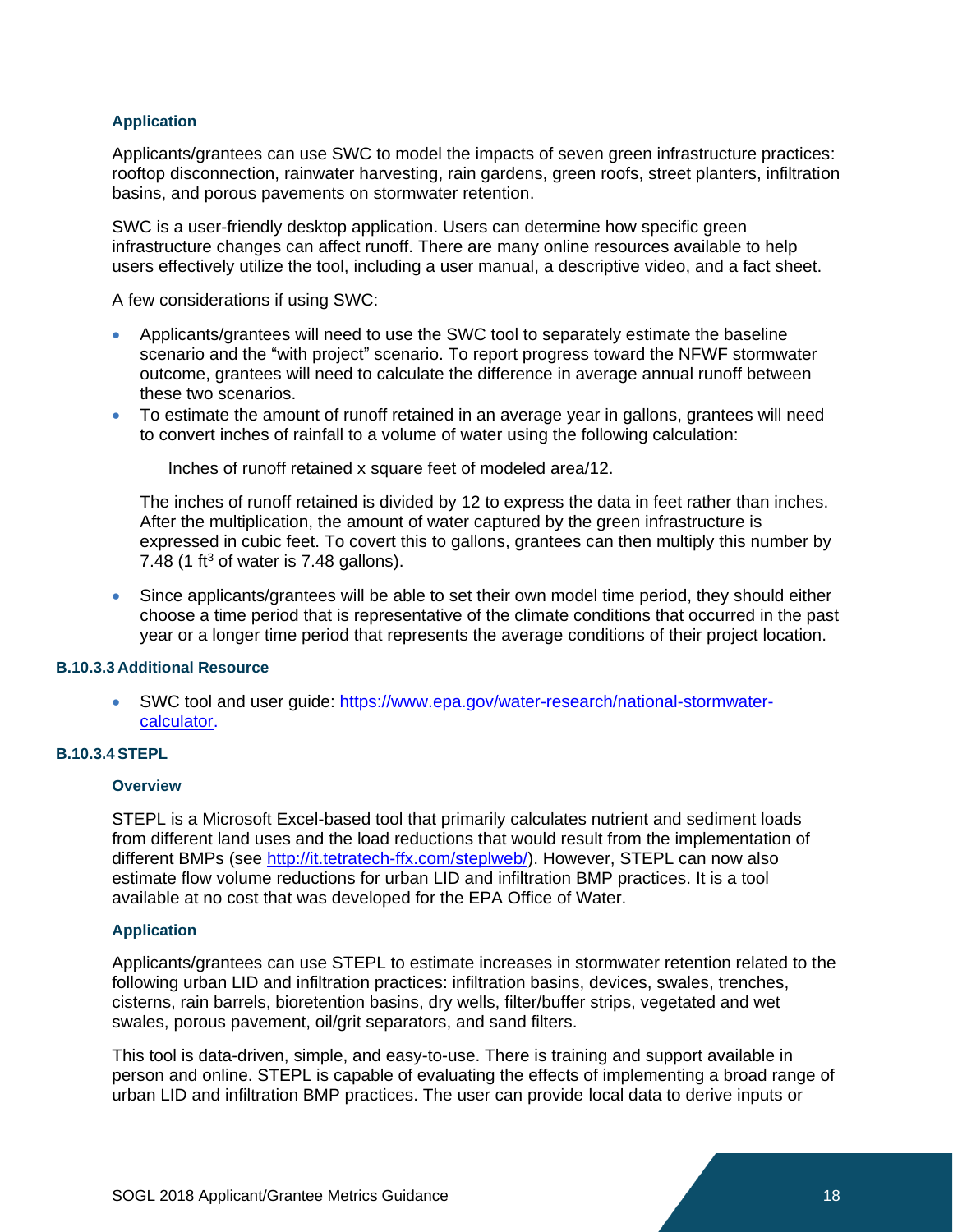easily search for input data on the STEPL online data input server. Although STEPL is a simple tool, it requires some training. Users will need a basic understanding of Microsoft Excel, hydrology, and erosion.

A few considerations if using STEPL:

- STEPL outputs the flow volume reductions in gallons/year by urban land use type in each watershed. Therefore, to estimate increases in stormwater retention, grantees will need to sum the annual flow volume reductions over the different urban land use types before reporting in Easygrants.
- STEPL calculates average annual runoff using 30 years of existing weather data. Accordingly, the tool represents average conditions for grantee project locations and is, therefore, unable to represent the climate conditions that occurred in the past year.

# **Additional Resources**

- STEPL model introduction: <http://it.tetratech-ffx.com/steplweb/>
- STEPL model download, example files, and user guide: [http://it.tetratech](http://it.tetratech-ffx.com/steplweb/models$docs.htm)[ffx.com/steplweb/models\\$docs.htm.](http://it.tetratech-ffx.com/steplweb/models$docs.htm)

# **B.10.3.5 L-THIA/LID**

#### **Overview**

The L-THIA/LID model is a modeling tool that helps evaluate the benefits of LID or changes to land use management practices. Purdue University created the tool [\(https://engineering.purdue.edu/mapserve/LTHIA7/lthianew/lidIntro.php\)](https://engineering.purdue.edu/mapserve/LTHIA7/lthianew/lidIntro.php) and it can be applied in the Great Lakes region on a small "lot"-sized scale up to a larger watershed-scale. For inputs, it requires daily precipitation, soil, and land use data for the modeled area; however, L-THIA/LID already has most of these inputs incorporated. Users can adjust the percent of impervious service for an area or select the LID practice incorporated in the area and then run the model to estimate the reduction or change in average annual runoff volume.

# **Application**

Applicants/grantees can use L-THIA/LID to estimate increases in stormwater retention due to the installation of green infrastructure projects. It can model the benefits of LID practices in two ways. The first way is by allowing users to adjust the percent of imperviousness for particular land uses. The second way is at the "lot-level" and includes allowing users to choose from a set of BMPs, including bioretention basins, swales, connected gutters and curbs, rain barrels, cisterns, porous pavement, narrowing impervious surfaces, green space, conservation practices, and green roofs.

L-THIA/LID is user-friendly and requires a minimal time investment to run effectively. The model is designed to be run on a lot-level, but can be run in an area as large as an eight-digit HUC. The user can either select a watershed or draw a boundary to define the area to model.

A few considerations if using L-THIA/LID:

• L-THIA/LID outputs average annual runoff volume in acre-feet with and without the implementation of LID. Therefore, grantees will need to calculate the difference between runoff volume with and without LID implementation, and convert the volume in acre-feet to gallons before reporting stormwater retention changes in Easygrants.